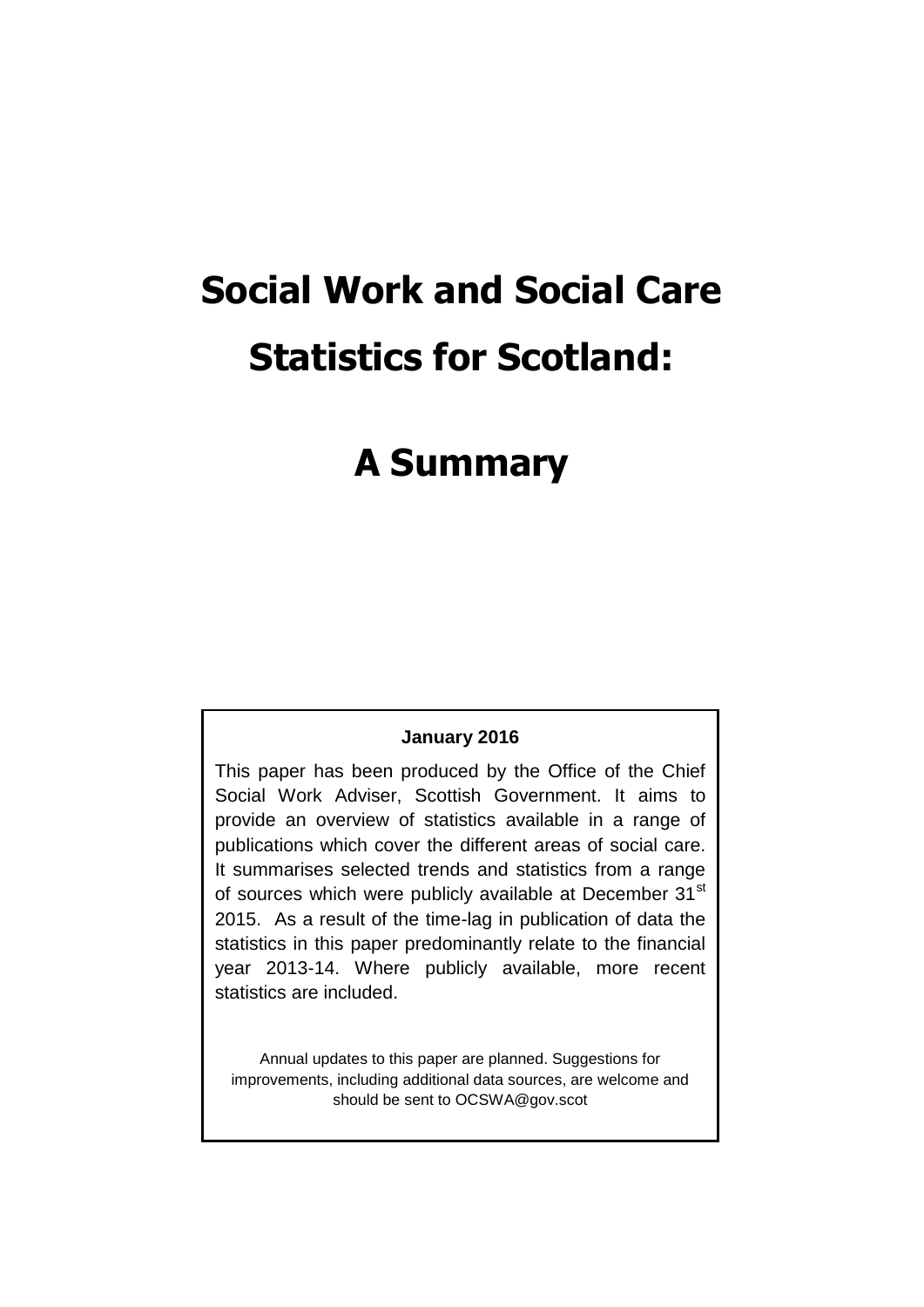# **CONTENTS**

| 1. Introduction                                             | 1  |  |
|-------------------------------------------------------------|----|--|
| 2. An overview                                              | 1  |  |
| 3. The social services workforce                            |    |  |
| 4. Children involved with social services                   |    |  |
| 4a. Looked after children, secure care and child protection | 6  |  |
| 4b. Children looked after in short term placements          | 8  |  |
| 5. Adults involved with social services                     | 11 |  |
| 5a. Social care services                                    | 11 |  |
| 5b. Housing support                                         | 19 |  |
| 5c. Residential care                                        | 20 |  |
| 5d. Free personal and nursing care                          | 22 |  |
| 5e. Carers / Respite care                                   | 24 |  |
| 6. Learning disability services                             | 26 |  |
| 7. Social services and mental health                        |    |  |
| 8. Criminal justice social work                             |    |  |
| 9. Information sources                                      |    |  |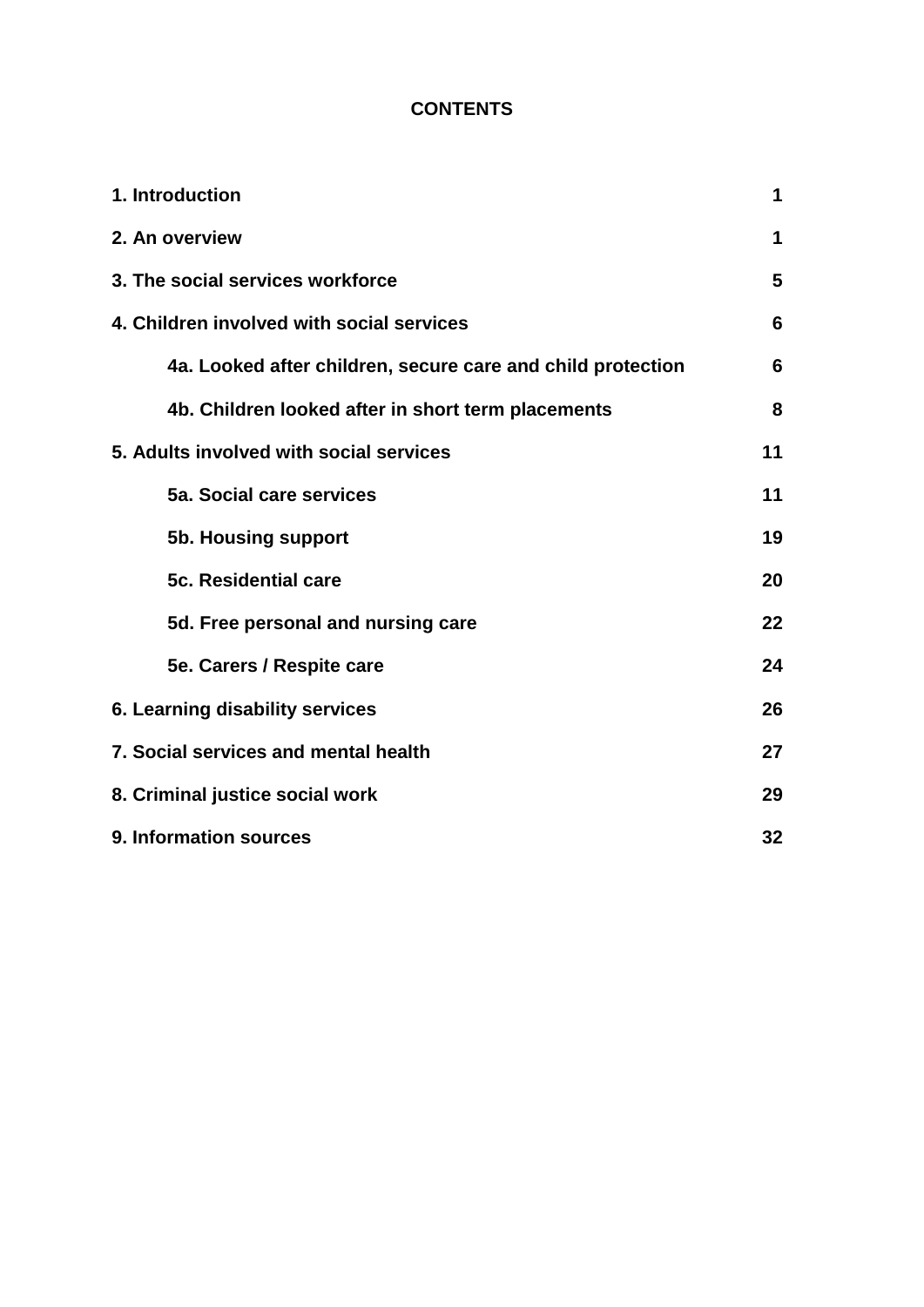#### **1. Introduction**

This paper aims to provide an overview of current published statistics from across the different areas of social care. It is written for policy makers, those working in the social care sector, academics and other interested parties. This paper provides an overview of existing data and includes summaries and selected trends for regularly collected data that is already in the public domain. It is important to emphasise that the paper does not provide detail on the policy context, an overview of current policy objectives or performance against these objectives. Detail on the policy context is available from the Scottish Government website:<http://www.gov.scot/>

More extensive data sets and analyses can be found elsewhere, including in the publications referenced. The latest data published up to the end of 2015 is included here. Publications are released regularly and should be checked if more recent information is required.

Information in this publication focuses on social care services and includes:

- **Social care services for children and adults** which are purchased or provided by Local Authorities and delivered by a range of public, voluntary and private providers.
- **Criminal justice social work,** which is purchased or provided by local authorities.
- **Community mental health services,** which are the responsibility of the National Health Service, but also involve local authority-funded social care resources including specialist staff.

The terms social care and social care services are used interchangeably throughout the document.

#### **2. An overview**

Local Authorities provide or purchase almost all social care services in Scotland. The funding for social care comes from the General Revenue Funding of Local Authorities, (the money they receive from government, local taxation, etc) and from transfers from NHS Health Boards, service user charges and other sources.

The total cost of social care in Scotland is best given by the Gross Expenditure by Local Authorities, as this

gives the amount spent on services, irrespective of the source of funds. Figure 1 shows the breakdown of Gross Expenditure on social care services by age group of service users.



**£3.92 billion was spent on social care services in 2013/14**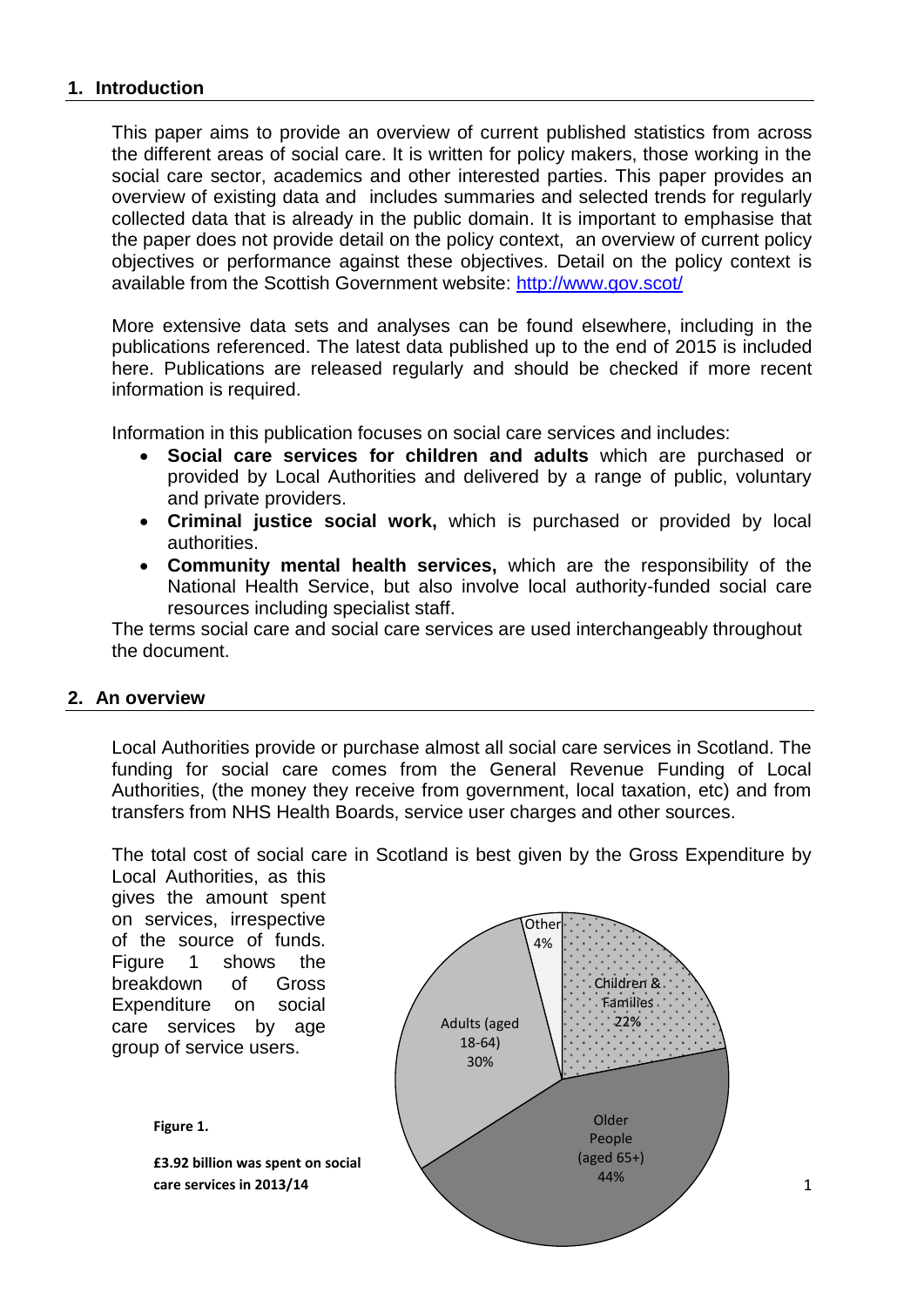Local Authority gross expenditure on both adult and children's services has increased since 2009/10; spend on adult services has increased by 7.5% (figure 2) while spend on children's' services has increased by 12% (figure 3).



The net cost of social work services to Local Authorities does not include costs paid by service users, or transfers from NHS Boards. In 2013/14, the net cost of social work services to Local Authorities was **just over £3 billion**, representing 29% of their net revenue expenditure.

NHS Boards transferred **£400m** to Local Authorities in 2013/14 to provide continuing healthcare to patients in care homes and hospices.

Net expenditure by Local Authorities on social work services has increased by 5.7% since 2011/12 (figure 4), while NHS Boards' transfers to Local Authorities have increased by 7.6% over the same period (figure 5).

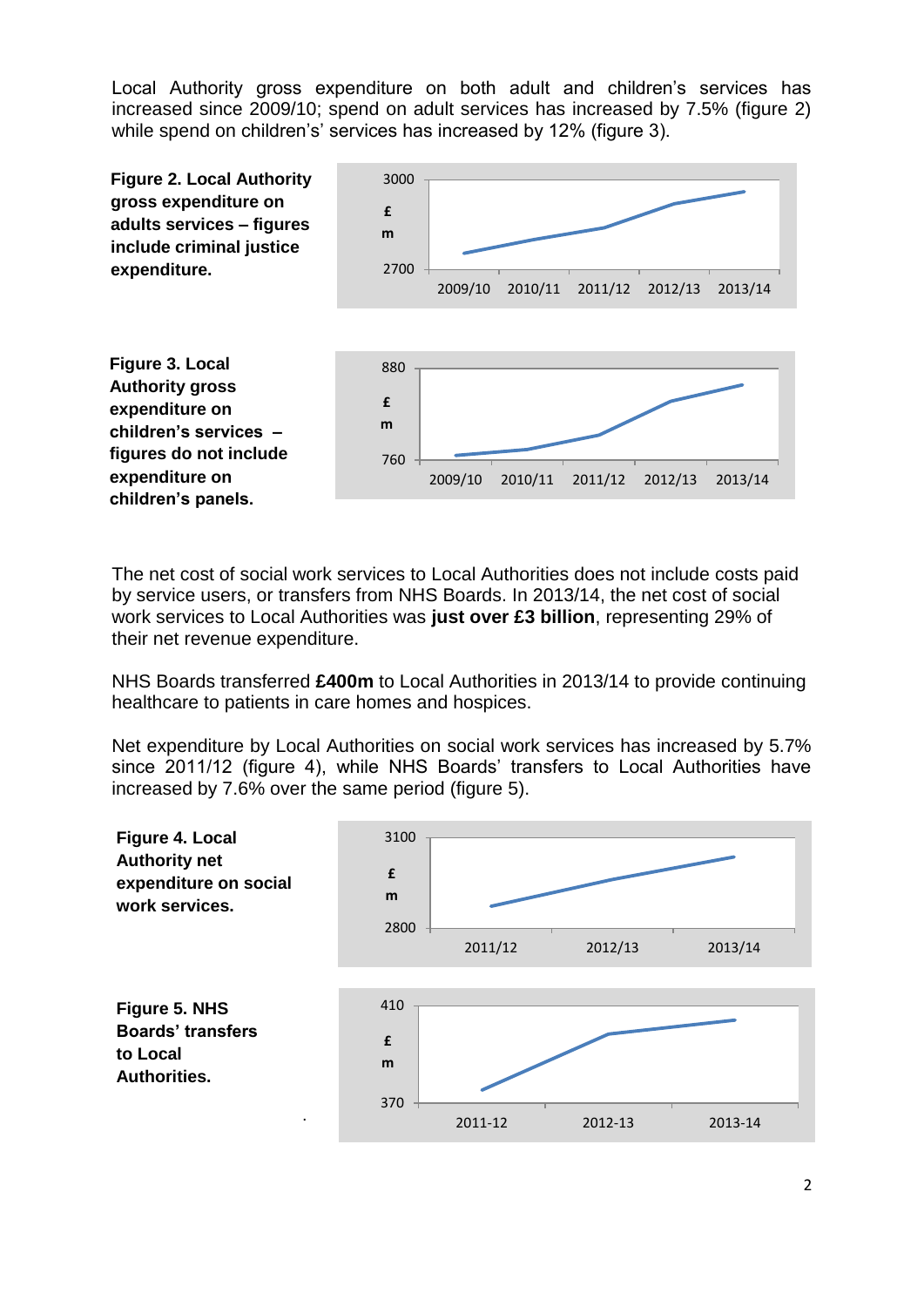#### **Figure 6. Social Care and Social Work Services in Scotland – an overview**

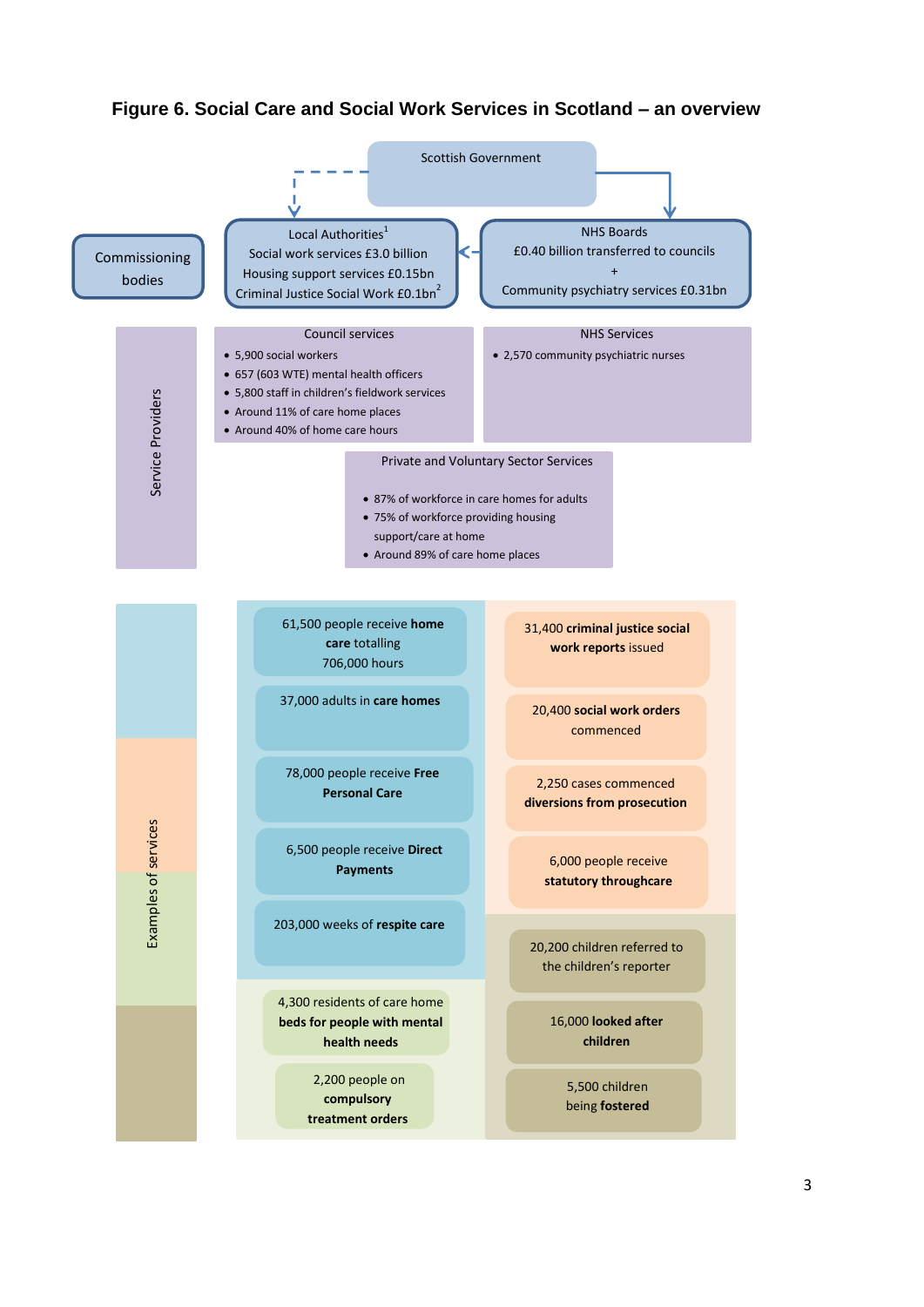Figure 6: An overview of social care and social work services in Scotland.

The figures shown here for Local Authority spend on social work services and housing support services are Net Revenue Expenditure. The main reported costs of services to commissioning bodies are provided, but are likely to represent an underestimate, for example it is difficult to quantify how much Local Authorities spend on mental health services. In addition the payments from local authority education services to fund residential school places for children are not included and users of some services contribute to their own care, including many adults in residential care homes. The costs of regulation by the Scottish Social Services Council and the Care Inspectorate are also not shown in this figure.

The data shown for service providers and services are examples, not a comprehensive listing and show numbers of users, staff or activity at a particular point in time, or over the most recent year (e.g. NHS Services will include other disciplines besides psychiatric nurses). Further detail can be found elsewhere in the publication. Figures are for 2013/14, 2014/15 or at fixed points in 2014 or 2015, but actual dates/periods vary for different figures.

<sup>1</sup> In Highland Region, adult social care services are commissioned by Highland Health Board,

rather than Highland Council.<br><sup>2</sup>The Scottish Government provides Local Authorities with ring-fenced funding of £95m for criminal justice social work via eight Community Justice Authorities under section 27A and 27B of the Social Work (Scotland) Act 1968.

Figure 7 shows the Local Authority net revenue expenditure on the major groups of services users for Local Authority services in 2013/14. Approximately two fifths of Local Authority net revenue expenditure on social care services goes on services to older people, while just under a third funds services for children and families. The proportions differ from those shown in Figure 1 for gross expenditure due to income received, for example, service users contribute to the costs of adult social care services.

#### **Figure 7. Local Authority net revenue expenditure on social care service users and services, 2013/14.**



4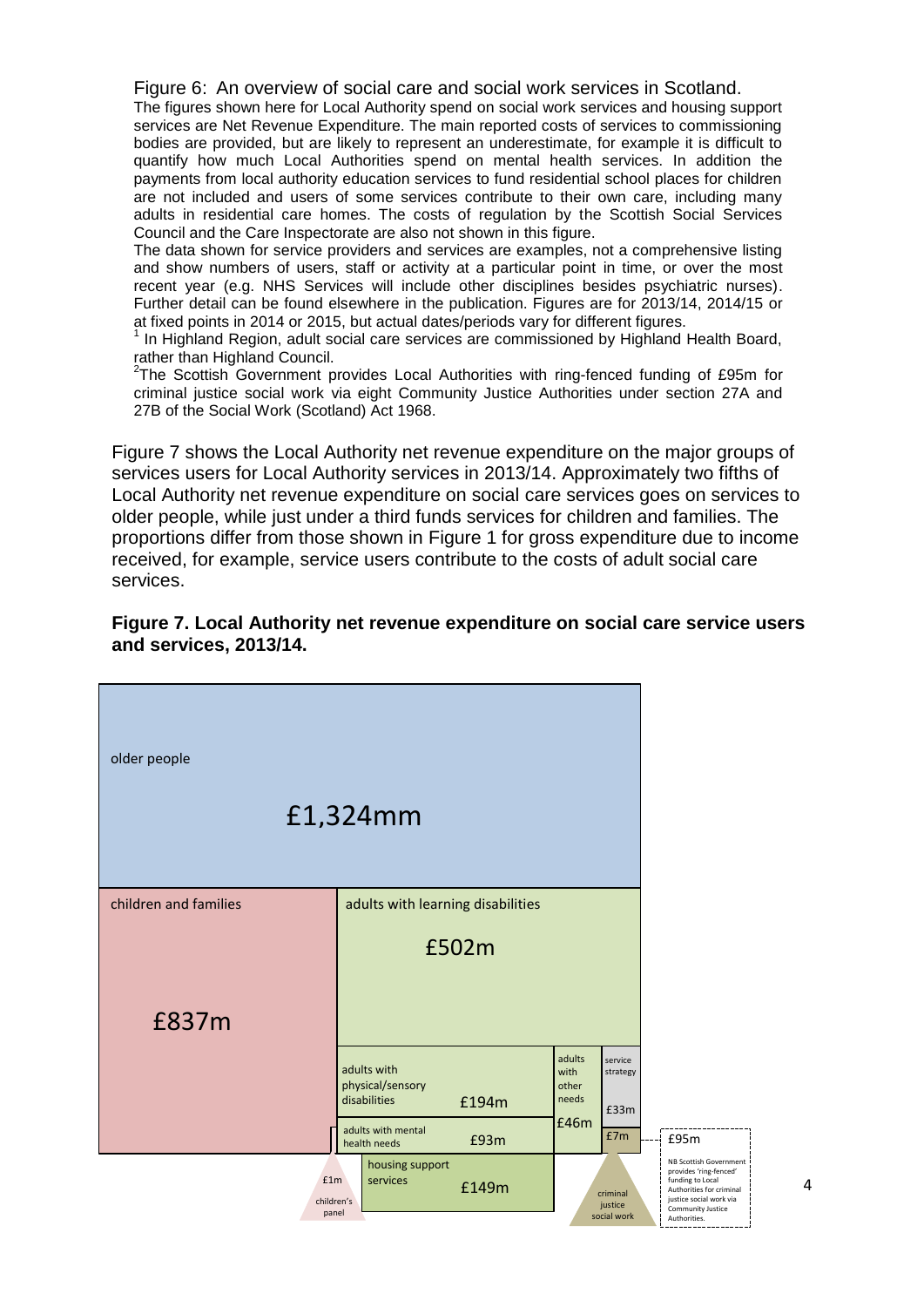#### **Data sources**

- i. Expenditure of Adult Social Care Services, Scotland 2003-04 to 2013-14. <http://www.gov.scot/Topics/Statistics/Browse/Health/Data/Expenditure>
- ii. Scottish Local Government Financial Statistics 2013-14, Scottish Government 2015.<http://www.gov.scot/Publications/2015/02/3131>
- iii. Scottish Local Government Financial Statistics 2012-13, Scottish Government 2014.<http://www.gov.scot/Publications/2014/02/4500>
- iv. Scottish Local Government Financial Statistics 2011-12, Scottish Government 2013.<http://www.gov.scot/Publications/2013/02/4659>
- v. Scottish Local Government Financial Statistics 2010-11, Scottish Government 2012. <http://www.gov.scot/Publications/2012/02/2421>
- vi. Scottish Local Government Financial Statistics 2009-10, Scottish Government 2011.<http://www.gov.scot/Publications/2011/02/21143624/0>
- vii. Other references throughout document

#### **3. The social services workforce**

**.** 

The social services workforce is regulated by the Scottish Social Services Council (SSSC). Social service workers are employed in a range of settings, such as care homes for adults and children, in criminal justice social work, in social work with children and families and in mental health services. The workforce also includes people working in early years settings, such as nurseries or out of school care  $\text{clubs}^1$ <sup>2</sup>.

SSSC are responsible for collecting and publishing official statistics on the workforce. SSSC publications also use data collected by the Care Inspectorate, which is the official body responsible for regulating and inspecting care services in Scotland. In December 2014:

**199,670** people worked in the social services sector<sup>1,3</sup>. **7.7%** of employment in Scotland was in this sector. **84%** of the workforce are female. **80%** of the workforce are employed on permanent contracts. **10%** (approx.) of the workforce are estimated to be on zero hours contracts. **41%** of the workforce are employed in the private sector. **31%** of the workforce are employed in the public sector. **27%** of the workforce are employed in the voluntary sector. **33%** (65,990) of the workforce worked in housing support/care at home.

 $1$  The headcount for people working in childminding and day care of children was 37,980 in 2014. This figure is included in the total number of people given here. Other data on these services are not included in this publication.

 $2$  The number of active childminding and day care for children services registered with the Care Inspectorate at 31 Dec 2014 was 9342, this number is included in the total number of services. Other data on these services are not included in this publication.

 $3$  Personal assistants and centrally based office staff in private and voluntary organisations are not included in the total numbers. People working in non-registered, community-based care services (e.g. lunch clubs) are also not included in the numbers.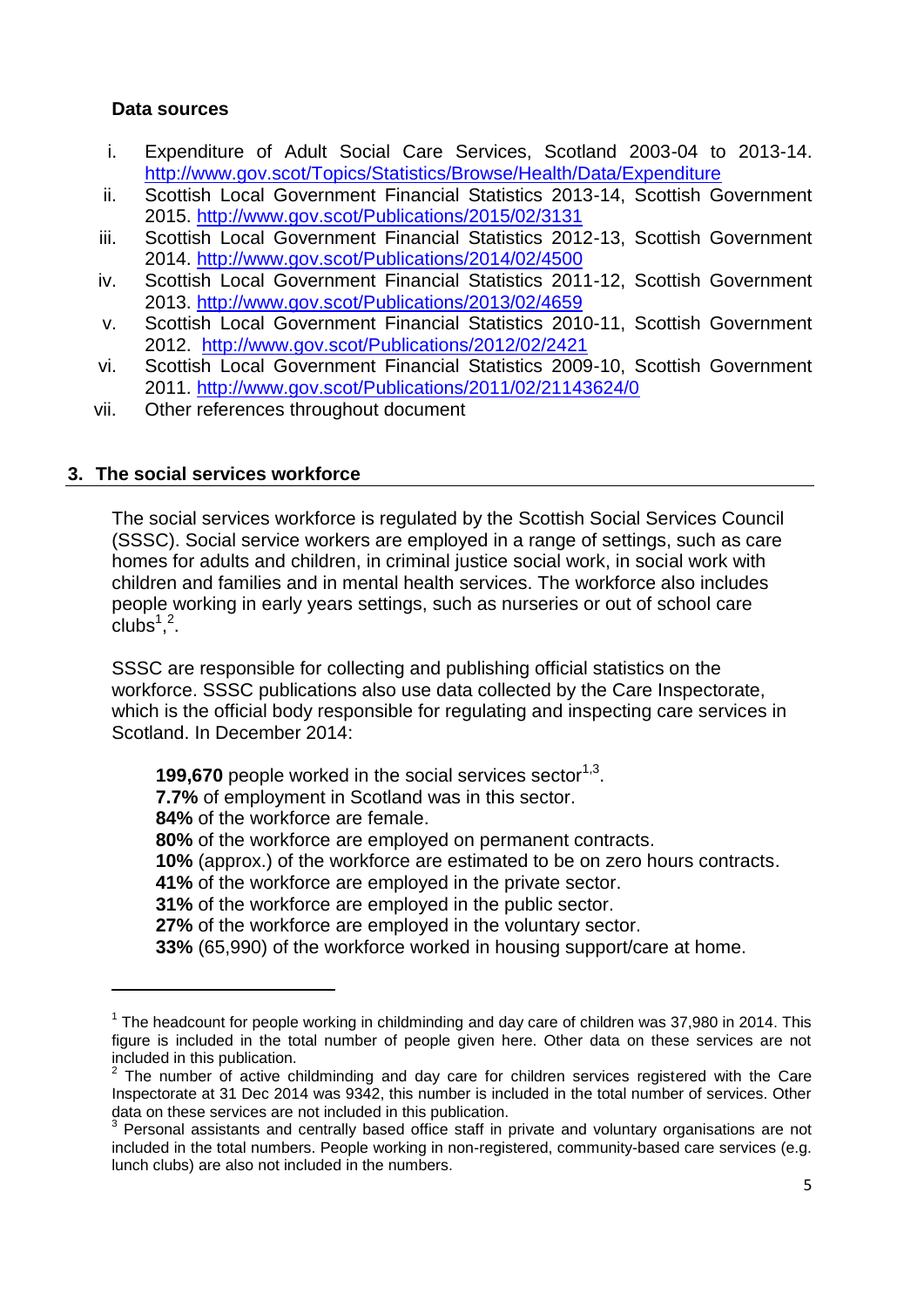**27%** (54,520) of the workforce worked in care homes for adults.

**10,965** individuals were registered as social workers with SSSC. **54%** (5921) of these worked in local authority fieldwork services performing statutory duties.

**13,559** services were active and registered with the Care Inspectorate at 31 Dec 2014<sup>2</sup>.

**14%** of these were delivering housing support/care at home services. **9%** were providing care homes for adults.

## **TRENDS**



The headcount of staff in the social services sector increased by 5.3% (10,000) between 2013 and 2014, reversing the downward trend seen in recent years. Note that it is not known whether this rise is reflected in WTE figures.



Most of the increase in headcount is seen in the housing support/care at home sub-sector (3,820), with the largest relative increase (96%) seen in nurse agencies.

The proportion of the workforce employed in the private sector has remained the same for the last two years following an upward trend in previous years.

#### **Data source**

viii. Scottish Social Service Sector: Report on 2014 Workforce Data. SSSC, 2015. [http://data.sssc.uk.com/data-publications/22-workforce-data-report/99](http://data.sssc.uk.com/data-publications/22-workforce-data-report/99-scottish-social-service-sector-report-on-2014-workforce-data) [scottish-social-service-sector-report-on-2014-workforce-data](http://data.sssc.uk.com/data-publications/22-workforce-data-report/99-scottish-social-service-sector-report-on-2014-workforce-data)

# **4. Children involved with social services**

#### **4a. Looked after children, secure care and child protection**

Local Authorities have a responsibility to provide support to certain vulnerable young people, known as 'looked after children'. A young person may become looked after for a number of reasons, including neglect, abuse, complex disabilities which require specialist care, or involvement in the youth justice system. When a child is believed to be at risk of harm, their name will be added to the child protection register.

**1.7% 4** (17,634) of children aged 0-17 in Scotland were looked after by Local Authorities or on the child protection register at 31 July 2014. **5,910** staff (headcount) worked in children's fieldwork services in 2014, all of these were employed in the public sector<sup>5</sup>.

**.** 

 $2$  See footnote 2 on previous page.

<sup>&</sup>lt;sup>4</sup> Assuming mid 2014 population for Scotland aged 0-17 is 1,033,183 - National Records of Scotland 2015.

 $5$  These staff will also work with children who are not looked after or on the child protection register.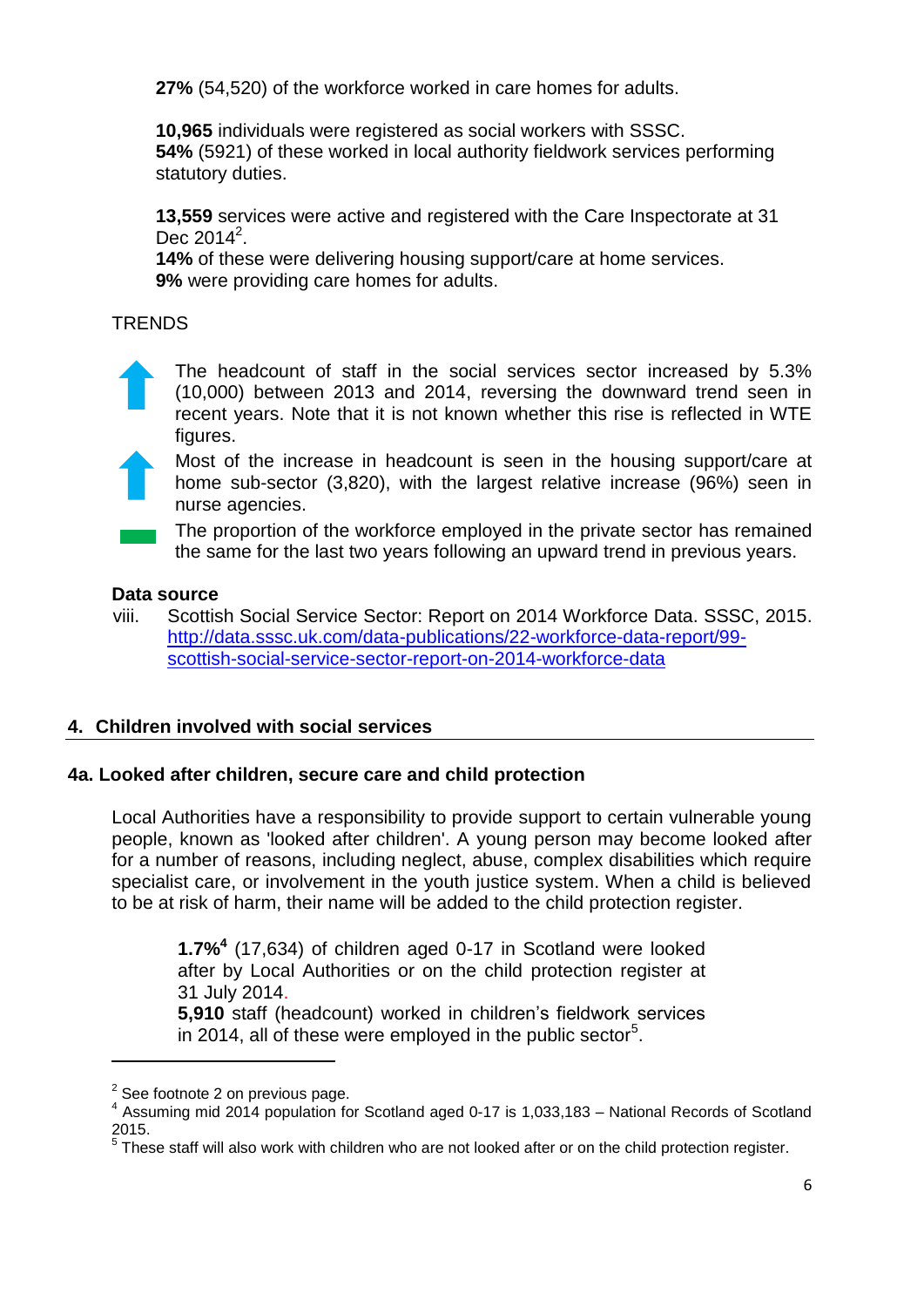There are a number of routes by which a child may come to be looked after, in secure care or on the child protection register. Children may be referred to the Children's Reporter, be the subject of an investigation without being referred to the Reporter, become voluntarily looked after or come in through the criminal justice system (see figure 8).

**2.0%** (20,240) of children aged 0-17 in Scotland were referred to the Scottish Children's Reporter in 2013/14. **17,476** were referred on non-offence grounds (for care and protection). **2,764** were referred on offence grounds (some referrals may be for both).

#### **Figure 8. Routes through which children may become looked after, in secure care or on the child protection register.**



**Figure 9. Numbers of children looked after and on the child protection register in July 2014**

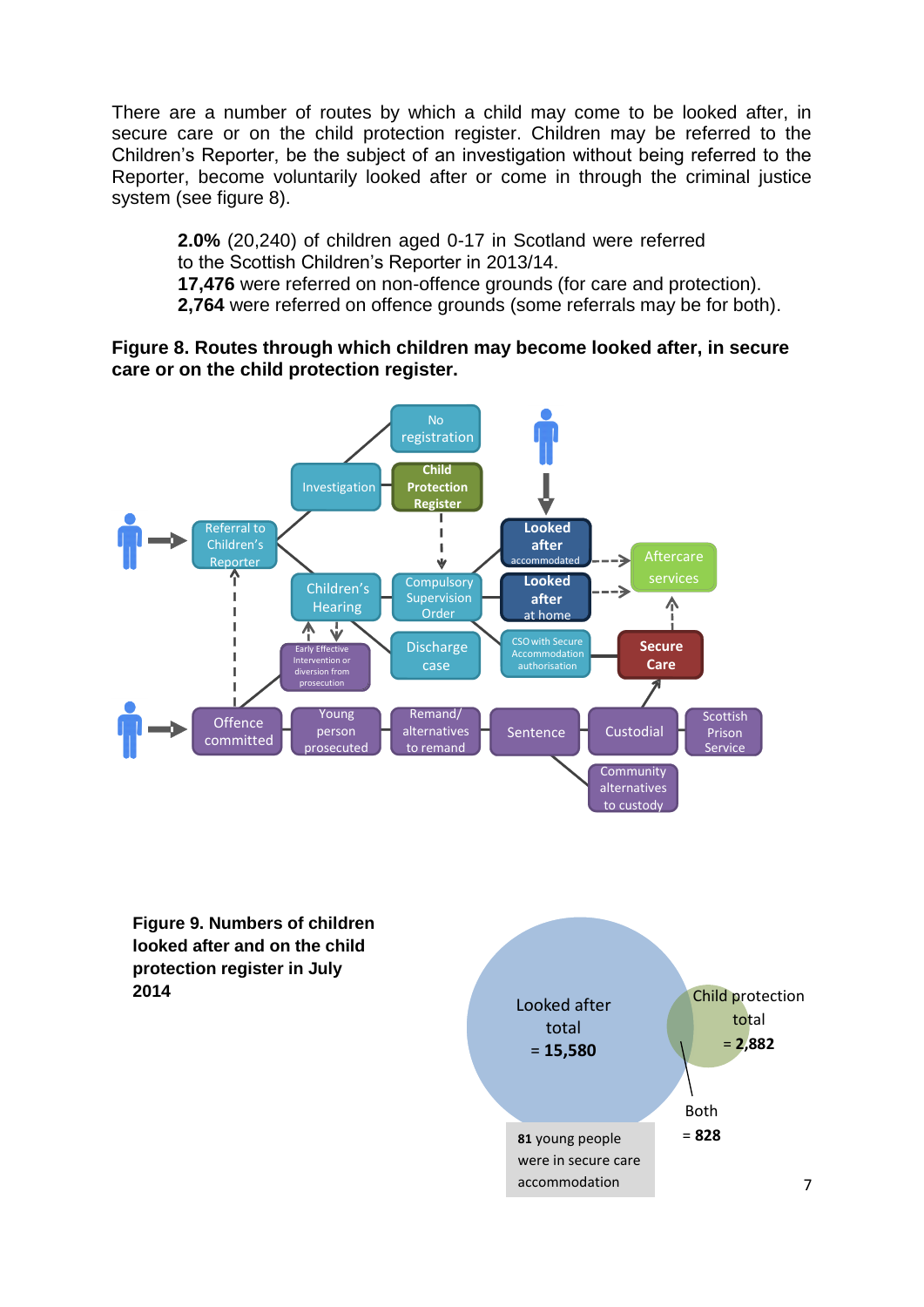**Looked after children** may be accommodated in a community placement, for example, at home with parents, with family/friends or with foster carers/prospective adopters. Alternatively they may be in a residential placement, a residential school or secure care accommodation. In 2014:

**41%** of children starting to be looked after were aged under five.

**29%** of children starting to be looked after were aged twelve or over.

**14,110** children were looked after in the community. Of these, **4,144** were looked after at home with parents, **4,181** were with friends/relatives and **5533** were with Foster Carers.

**1,470** children were looked after in residential accommodation, with **580** of these in local authority care homes and **393** in residential schools.

**7,360** staff (headcount) worked in residential child care.

**293** active residential child care services were registered with the Care Inspectorate at 31 December 2014.

**Fostering and Adoption.** Fostering and/or adoption may be used to provide a family life for children being looked after away from home. Adoption services and fostering agencies are regulated by the Care Inspectorate. In 2014:

**5,533** children were being looked after by foster carers.

**201** children were being looked after by prospective adopters.

**440** staff (headcount) worked in adoption services.

**61** active fostering services and **39** active adoption services were registered with the Care Inspectorate at December 2014.

**Aftercare services.** Local Authorities have a duty to provide advice, guidance and assistance for young people who have reached school leaving age at the time they leave care. At the end of July 2014:

**3,767** young people were reported to be eligible for aftercare services. **70%** of eligible children were receiving aftercare services.

**Secure care** refers to residential accommodation services for children and young people who pose a significant risk to themselves or others and are likely to run away. Children and young people are usually placed in secure care on welfare grounds by the Children's Hearing System. Children can also be placed on offence grounds by the Hearings System or the Criminal Justice System.

**74** residents (on average) were in secure accommodation throughout 2013/14. **90** secure places were available in five secure units excluding emergency beds on 31 July 2014.

#### **4b. Children looked after in short term placements.**

If a child is subject to a planned series of short-term placements, where they stay away from home for more than 24 hours continuously, they are categorised as being looked after by the local authority for that period. These children are not included in the main looked after children statistics and statistics on short-term placements have not been collected since 2012/13. The following statistics are for 31 July 2013, the last date for which data is held.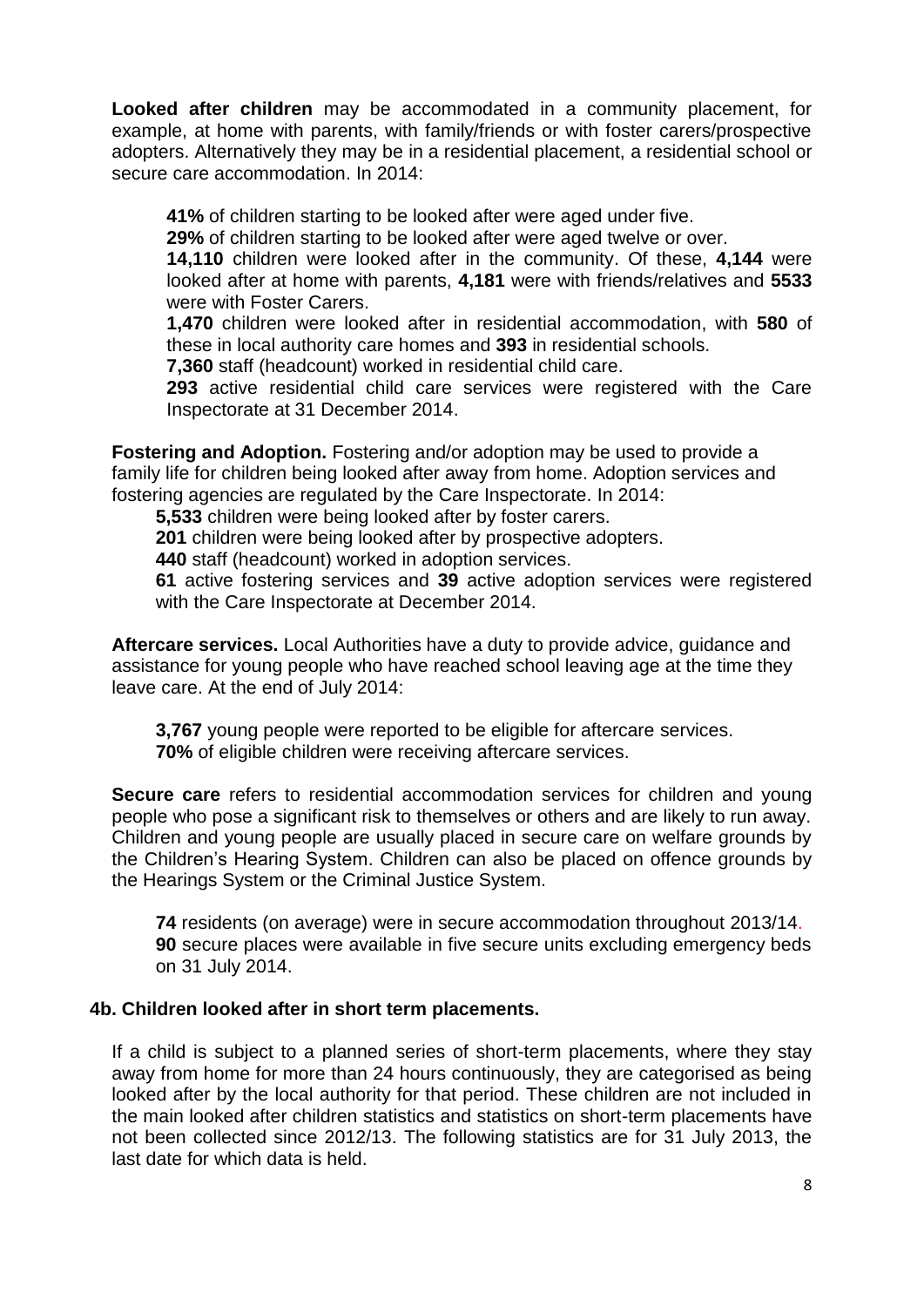**1,914** children were being looked after on a planned series of short term placements.

**61%** of these children were in residential establishments. **25%** were in foster placements.

# **TRENDS**

# **Referrals to the Children's Reporter**



The numbers of children and young people referred to the Reporter has decreased by close to 60% between 2004 and 2014. This is the result of falls in both offence and non-offence referrals.

# **Looked after Children**



The total number of looked after children has fallen for the second year in a row, following a peak in 2012. This reflects a decrease in the numbers of children starting to be looked after, which has also fallen for two years in a row.

The numbers of children being looked after by foster carers/prospective adopters has increased steadily over more than a decade.

The number of children looked after for more than three years has doubled since 2004, though numbers remained similar between 2013 and 2014.

Children are being looked after from a younger age; the percentage starting to be looked after before age 5 increased from 28% in 2004 to 41% in 2014.

The number of staff working in residential child care increased by 8% (550) in 2014, to a four year high.

# **Child Protection**

The number of children on the child protection register has fluctuated, but overall has increased by 41% between 2000 and 2014, with a 9% rise between 2012/13 and 2013/14.

There is a continuing decrease in the length of time children tend to spend on the child protection register.

Children continue to be placed in the child protection register at younger ages.

# **Secure Care**



The average number of young people in secure care has been decreasing since 2010. The average number of residents in secure care in 2013/14 decreased by 4% from 77 residents in 2012/13.



Emergency bed usage for 2013/14 was the lowest recorded.

More than nine in ten young people in secure care were reported as having at least one additional support need, most commonly categorised as nonmedically diagnosed social, emotional and behavioural difficulties'.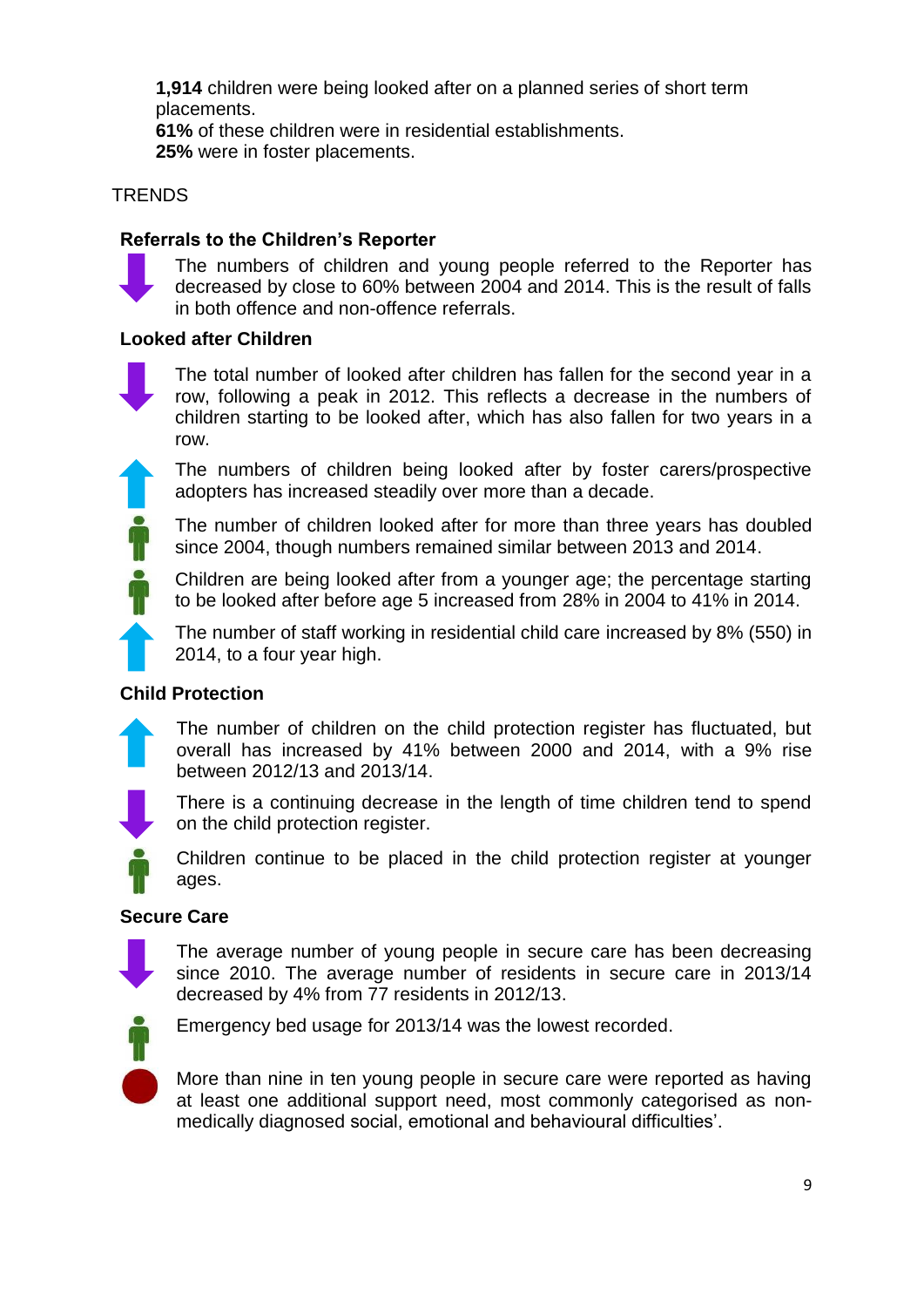

**Figure 10. Children looked after or on the child protection register, 2000-2014**

**Figure 11. Children referred to the Childrens Reporter and numbers looked after/on child protection register, 2004-2014**



Note for Fig 11: There is double counting of numbers who were both looked after and on the child protection register in the line graph to enable the long term trend to be shown (separate figures were unavailable until recently). 2004 2005 2006 2007 2008 2009 2010 2011 2012 2013 2014

# **Data sources**

ix. Children's Social Work Statistics Scotland, 2013-14, Scottish Government (2015).

<http://www.gov.scot/Topics/Statistics/Browse/Children/PubChildrenSocialWork>

- x. Scottish Social Service Sector: Report on 2014 Workforce Data. SSSC, 2015. [http://data.sssc.uk.com/data-publications/22-workforce-data-report/99-scottish](http://data.sssc.uk.com/data-publications/22-workforce-data-report/99-scottish-social-service-sector-report-on-2014-workforce-data)[social-service-sector-report-on-2014-workforce-data](http://data.sssc.uk.com/data-publications/22-workforce-data-report/99-scottish-social-service-sector-report-on-2014-workforce-data)
- xi. Mid-2014 Population Estimates Scotland, National Records of Scotland, 2015. [http://www.gro-scotland.gov.uk/statistics-and-data/statistics/statistics-by](http://www.gro-scotland.gov.uk/statistics-and-data/statistics/statistics-by-theme/population/population-estimates/mid-year-population-estimates/mid-2014)[theme/population/population-estimates/mid-year-population-estimates/mid-](http://www.gro-scotland.gov.uk/statistics-and-data/statistics/statistics-by-theme/population/population-estimates/mid-year-population-estimates/mid-2014)[2014](http://www.gro-scotland.gov.uk/statistics-and-data/statistics/statistics-by-theme/population/population-estimates/mid-year-population-estimates/mid-2014)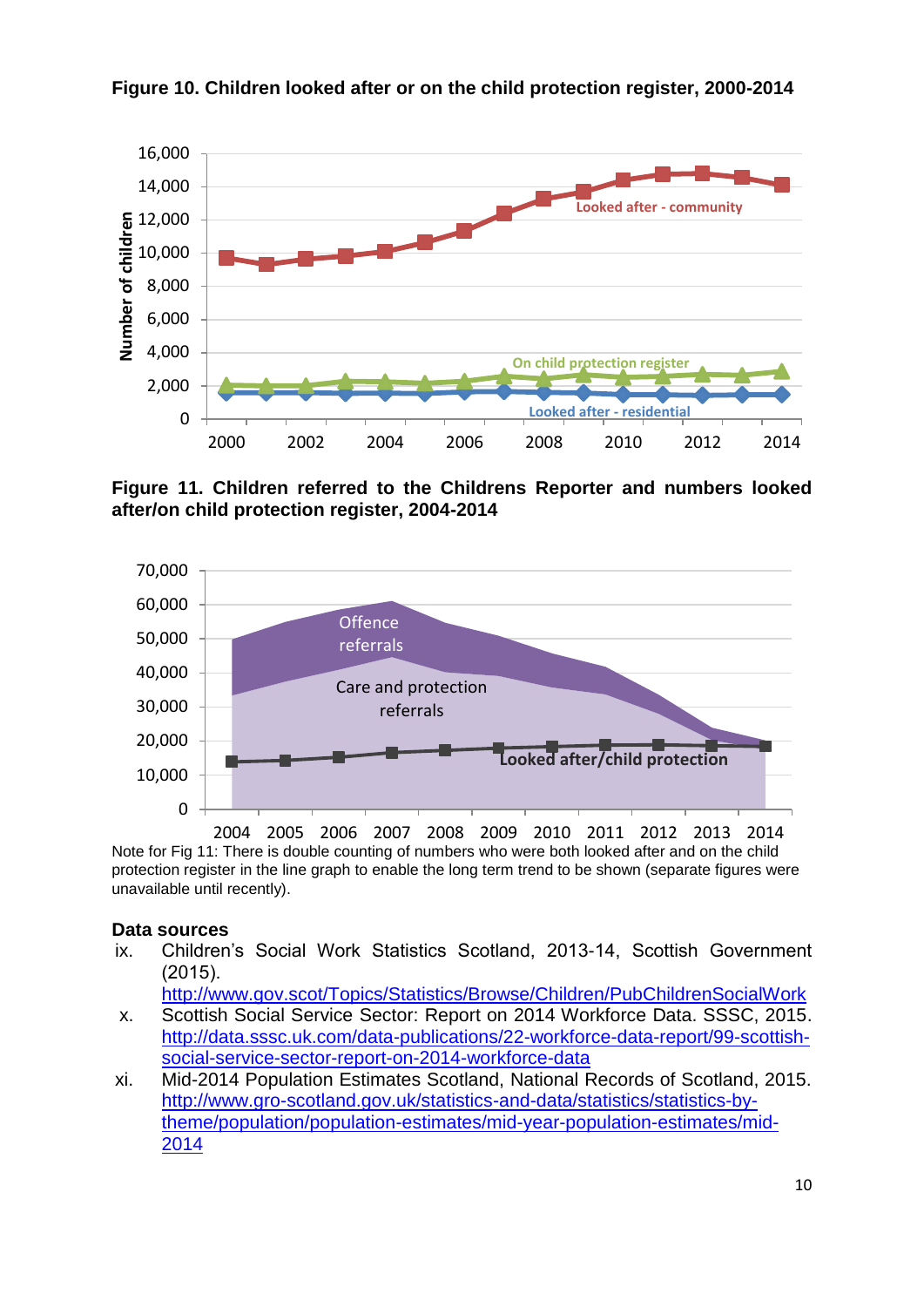## **5. Adults involved with social work services**

Local Authorities have a duty to provide social care for those who need it. Over the time period covered in this publication services were provided by Local Authorities, contracted to voluntary or private organisations or a budget was provided to people to arrange their care directly (self-directed support). Due to different dates of publication of statistics, the data in this section covers 2013-2015 and specific dates are provided for most statistics. Much of the information on social care (sections 5a, 5b) is derived from the 2015 Social Care Survey. These data are collected by the Local Authorities either for the census week at the end of March, or during the financial year 1 April 2014-31 March 2015. Further information on data collection is available in the referenced publications.

**205,430** people in Scotland were provided with social care services in 2014- 2015.

**36,751** people in Scotland were living in residential care homes in 2014.

## **5a. Social care services**

Social care services give people the support, practical help and personal care that they need to live as independently as possible in the community. Services provided by Local Authorities include home care, community alarm and telecare services, meals services, housing support services and direct payments.

**75%%** of social care clients were aged 65 years or more in 2015.

**67%** of clients aged 65 or more were female in 2015.

**51%** of social care clients aged 18-64 were male in 2015.

**Less than 2%** of social care clients were aged 0-17 years in 2015. 59% of these were male.

**64,900** clients were receiving social care primarily because they were 'frail older people'.

**60,800** clients were receiving social care primarily because of physical disability. Many people recorded in this group have physical disability linked to frailty due to old age.

**65,990** staff (headcount) worked in care at home/housing support services in 2014.

**8,370** staff (headcount) worked in adult day care in 2014.

**5,070** staff (head count) worked in fieldwork services for adults in 2014.

**85%** of respondents to the Scottish Health and Care Experience survey in 2013/14 rated their help, care or support services as either excellent or good. **55%** of respondents to the Scottish Household Survey were satisfied with social care or social work services in 2013/14.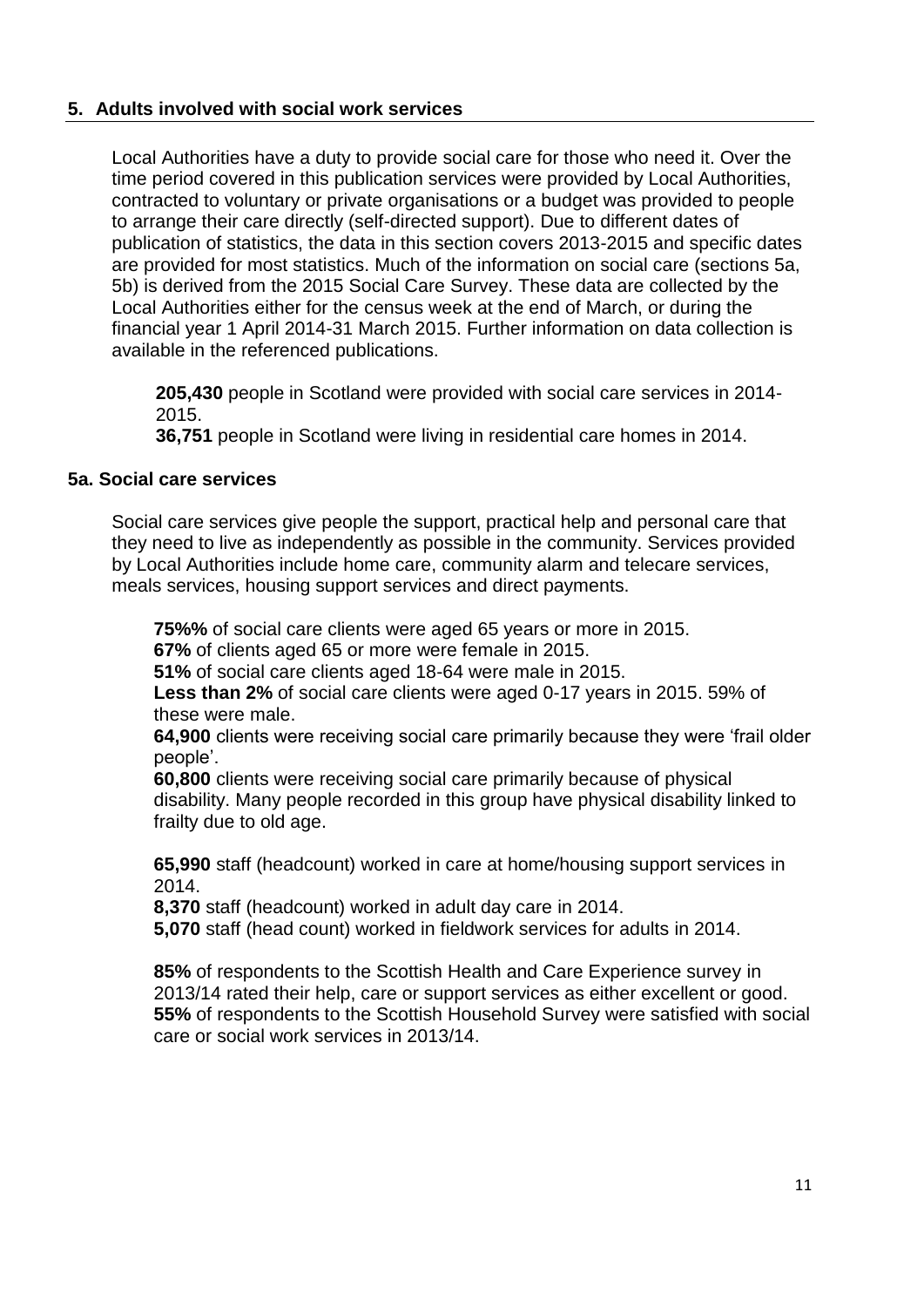**Figure 12. Numbers of people receiving different social care services in 2014- 15**



\* Clients can receive multiple social care services

\*\* Data on Social Worker/ Support Workers and Self-Directed Support is in development.

\*\*\* Four Local Authorities did not submit meals data for 2015.

Community Alarm/Telecare, Direct Payments, SDS and Social Worker/Support Worker information are for the financial year. Home Care, Housing Support and Meals data is for the March census week.

**Figure 13. Age and gender of social care clients in 2015**

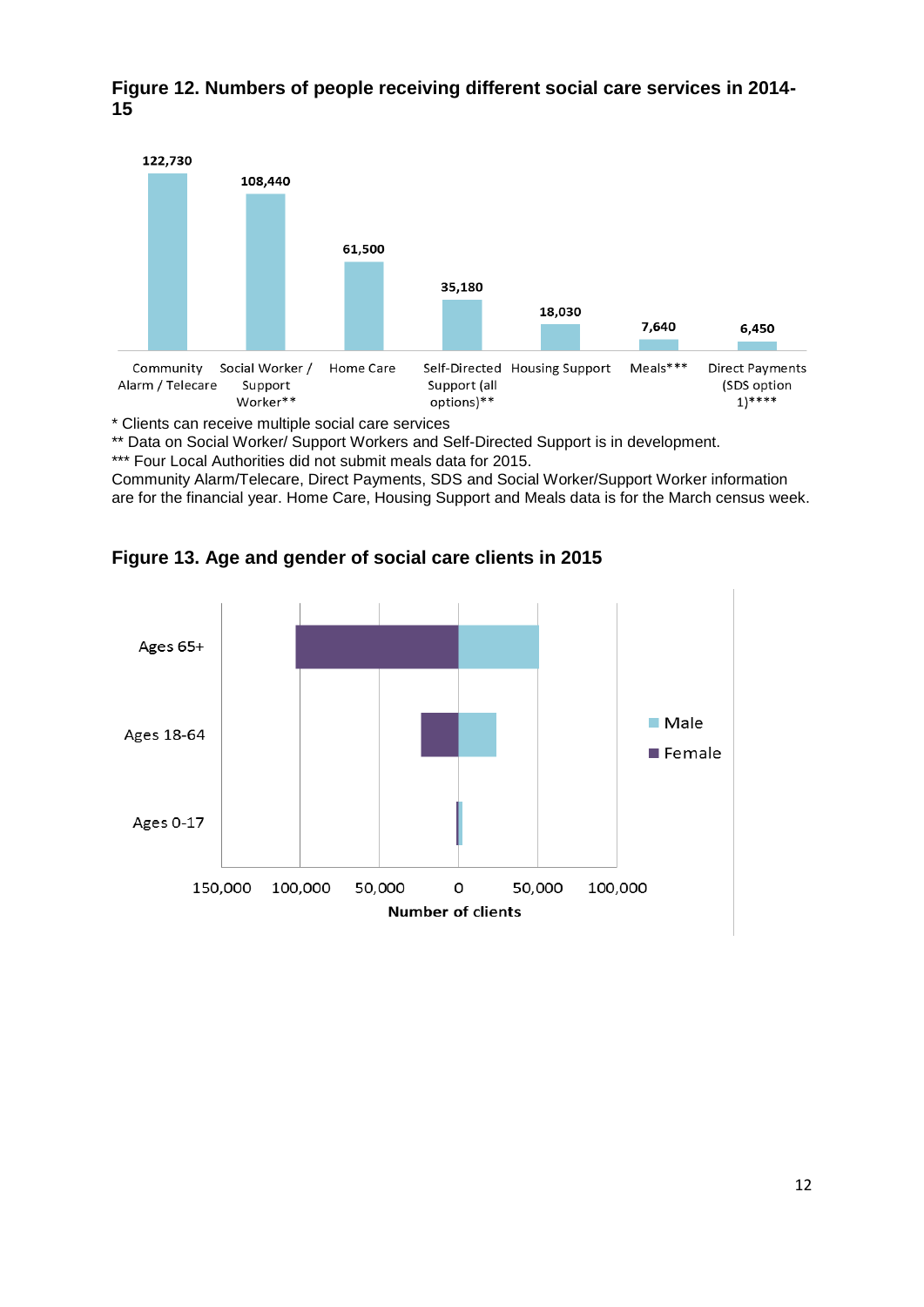



Note: "Other" includes addictions, palliative care and carers Note: "Dementia" is known to be under recorded in the data

In the three largest groups of clients, most service users are aged 65 and over. In the mental health and learning/learning and physical disability groups, most services users are under 65.

## **Figure 15. Percentage of adults satisfied with social care or social work services (Scottish Household Survey)**



Results from the Scottish Household Survey described in the local government benchmarking report, indicate that levels of satisfaction with social care or social work services vary from 41-85% across different Local Authorities in Scotland. The highest levels of satisfaction are seen in island councils. There is no systematic pattern between satisfaction rate, size of council, sparsity or deprivation.

Data from the Health and Social Care Experience survey in 2013/14 show higher levels of satisfaction from people who have received care services (table 1). 84% of respondents rated the overall help, care or support services as either excellent or good.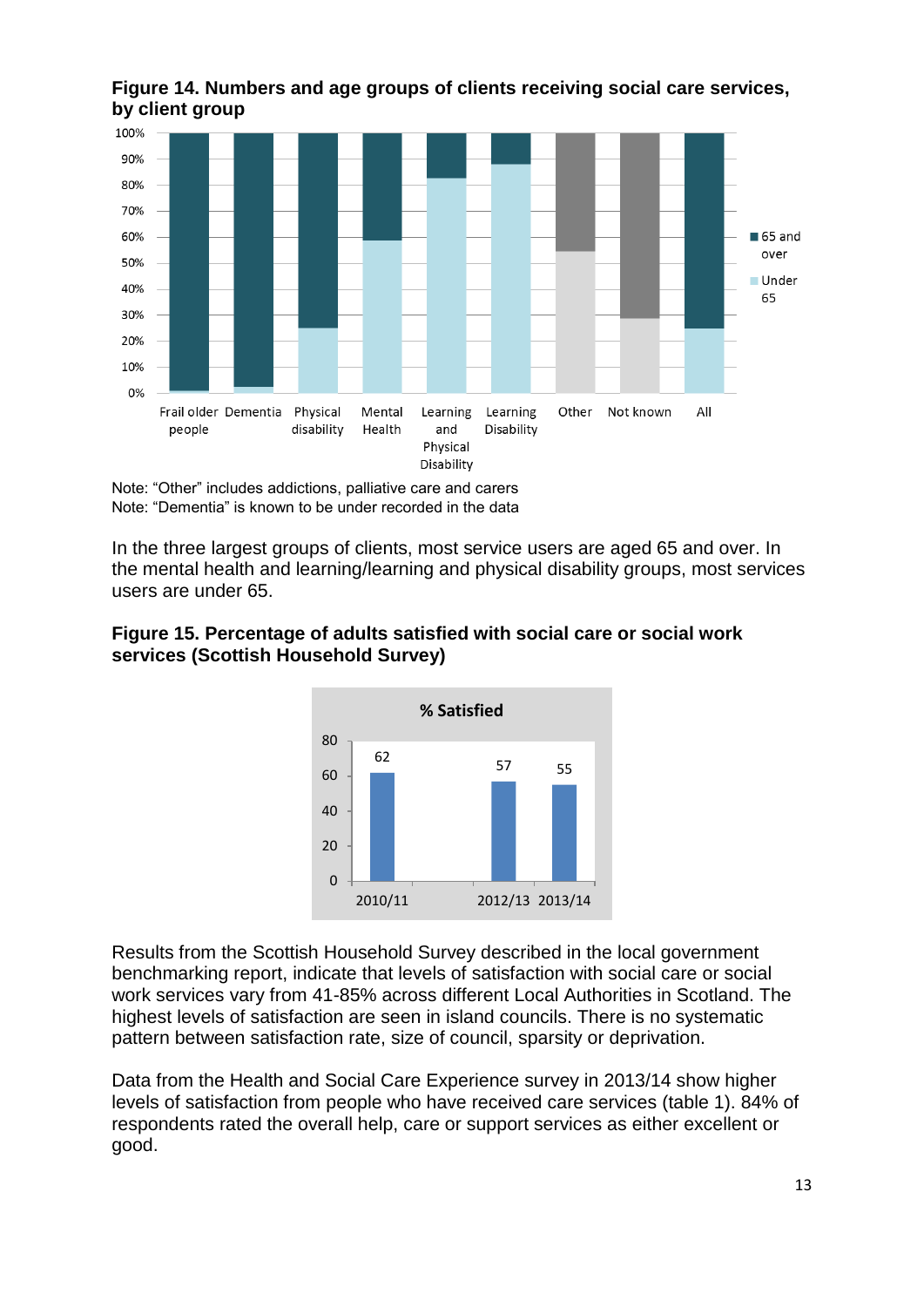| Table 1                             | Summary of results of experiences of social care services |              |                |                |  |
|-------------------------------------|-----------------------------------------------------------|--------------|----------------|----------------|--|
|                                     |                                                           |              |                | Strongly       |  |
|                                     |                                                           | Strongly     | <b>Neither</b> | disagree/      |  |
|                                     |                                                           | agree/agree  | agree/disagree | disagree (%    |  |
| <b>Statement</b>                    |                                                           | (% positive) | (neutral)      | negative)      |  |
|                                     | People took account of the things                         |              |                |                |  |
| that matter to me                   |                                                           | 88           | 9              | 3              |  |
| I had a say in how my help, care or |                                                           |              |                |                |  |
| support was provided                |                                                           | 84           | $12 \,$        | 4              |  |
| I was treated with respect          |                                                           | 93           | 6              |                |  |
| I was treated with compassion and   |                                                           |              |                |                |  |
| understanding                       |                                                           | 89           | 9              | $\overline{2}$ |  |
| My health and care services         |                                                           |              |                |                |  |
|                                     | seemed to be well coordinated                             | 80           | 13             |                |  |
|                                     | I was supported to live as                                |              |                |                |  |
|                                     | independently as possible                                 | 84           | $12 \,$        | 3              |  |
| I felt safe                         |                                                           | 86           | 11             | 3              |  |
|                                     | The help, care or support improved                        |              |                |                |  |
|                                     | or maintained my quality of life                          | 86           | 11             | 3              |  |

# **TRENDS**

**.** 

Workforce headcount in housing support/home care increased by 6% (3,820) in 2014, reversing the decline seen since 2011.

Workforce headcount in care homes for adults increased by 4% (2,090) to a four year high in 2014, following a fall in headcount of 1,790 in 2013.

Workforce headcount in nurse agencies increased by 96% (1,330) in 2014, reversing the decline seen since 2011.

The average satisfaction rate with social care or social work services has fallen since 2010/11.

**Home care** is care provided in the home to enable a person to maintain independence. It involves regular visits from a home care worker and may include personal care, shopping, laundry, cleaning, etc. In 2015:

**61,500** people in Scotland were receiving home care in March 2015.

706,000 hours of home care support were provided in 2015<sup>6</sup>.

**60%** of home care clients were living alone.

**82%** of home care clients were aged 65 or over.

**18%** of home care clients were aged 18-64.

**48%** of clients received their home care services solely from Local Authorities.

 $6$  Annual home care hours are calculated based on a census week containing 31 March 2015. The figures given here exclude 24/7 care, which has not been included in the Home Care definition since 2013.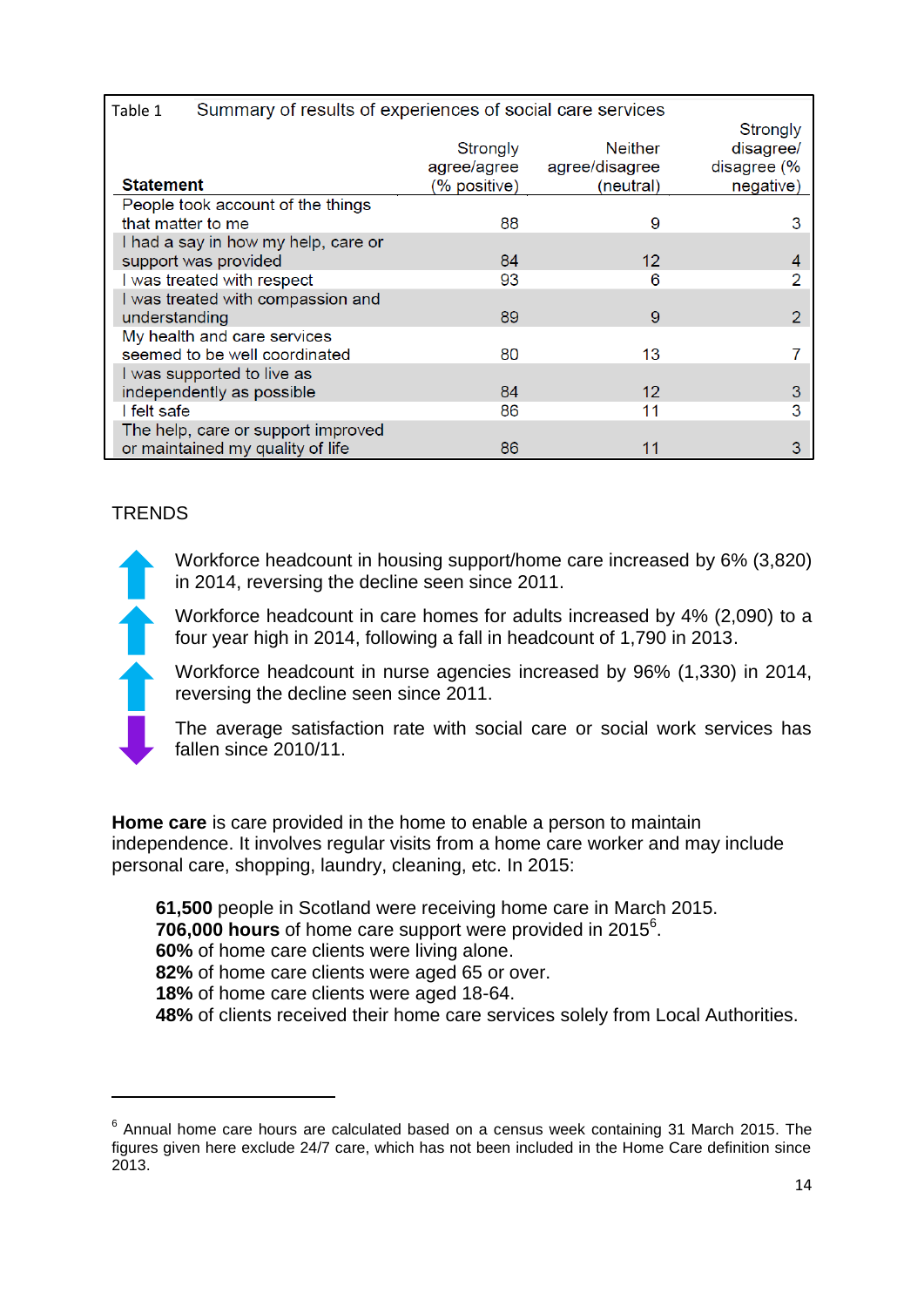**33%** of home care hours were provided by Local Authorities. This differs from the proportion of clients shown above as the other (private and voluntary) sectors, on average, provide larger packages of care.

**£20.25 per hour** was the average spend per hour on home care services across Scotland for 2013/14. This figure is reported by Local Authorities. The range of spending went from £11.48 per hour to £36.88 per hour, with rural councils having higher hourly costs that urban councils.





Notes for figure 16: "Dementia" is known to be under recorded in the data. From 2013 24/7 care has been classed by Local Authorities as Housing Support, not Home Care. 'Other' includes addictions, palliative care and carers.

# **TRENDS**

The number of home care clients in 2015 was similar to that for the last two years, following decreases from 2005-2013.

The number of Home Care hours provided (excluding 24/7 care) has increased every year since 2011.

The proportion of Home Care hours being provided solely by Local Authorities has decreased every year since 2007.

The rate per population of clients aged 65+ receiving home care has remained around 52-53 per 1,000 since 2013, following a steady decrease since 2006 (see figure 17, below)

The number of people aged 65+ receiving home care has remained relatively stable over the years 2013-15, following slight decreases over the previous two years.

Gross expenditure on home care increased by 3.3% between 2010/11 and 2013/14, but this has not been a consistent trend.

Unit costs of home care for people over 65 have fallen in real terms by 4.6% between 2010/11 and 2013/14, while over this period the hours delivered increased by 8.3%.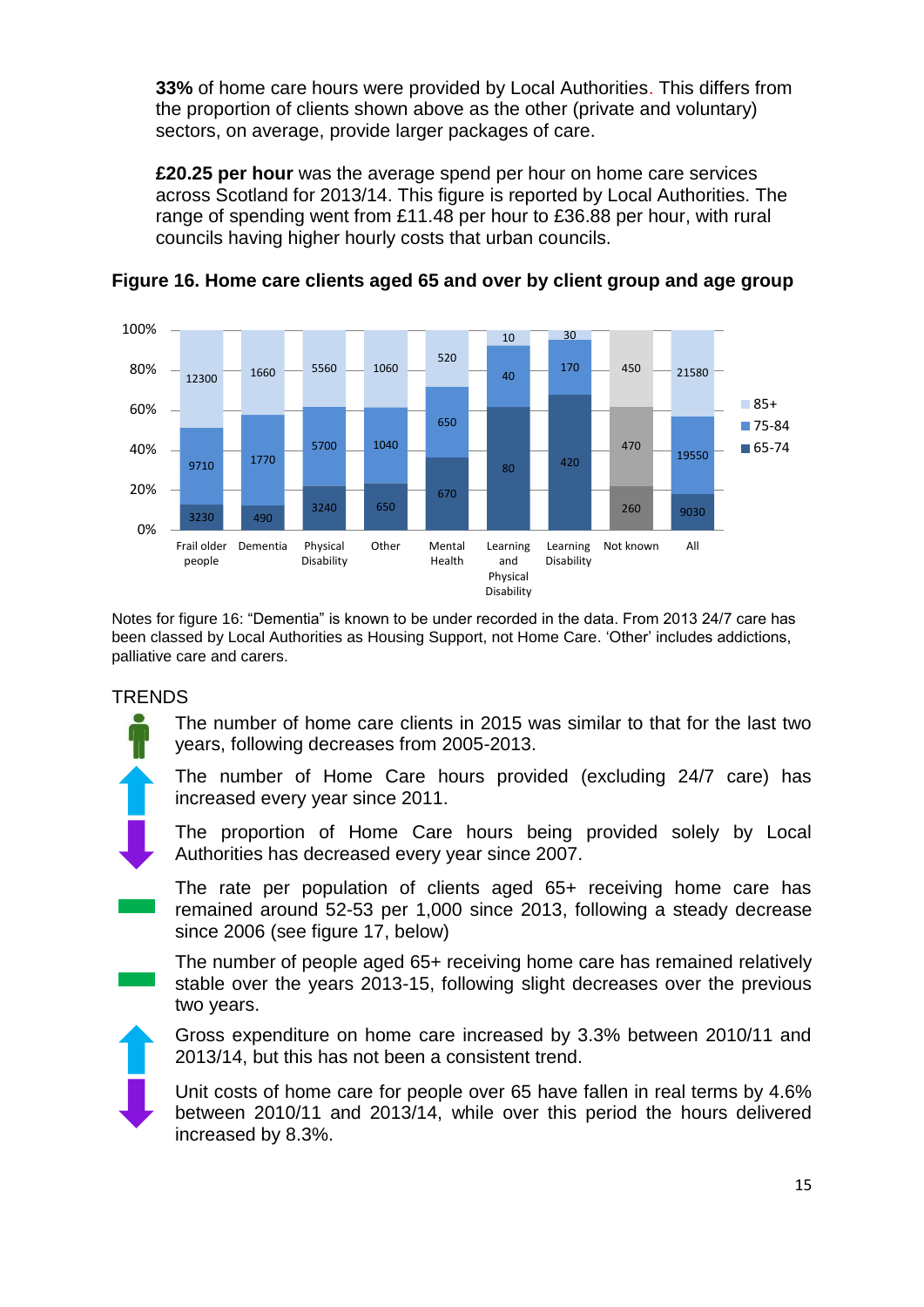



**Community Alarms and Telecare** help people live more independently and feel safer in their own homes thus reducing the need for residential care.

**122,730** clients received community alarm and/or other telecare services in 2014-15.

**86%** (106,030) of these clients were aged 65 and over. 77% of these only had a Community Alarm.

#### **TRENDS**

The numbers of people receiving both community alarms and telecare increased each year between 2011 and 2014. The numbers for 2015 also show an increase. However data has been collected differently for 2015, meaning a direct comparison with previous years is not possible.

**Direct payments** are one way that people can take control of their individual budget for health and social care or social care support. They are cash payments made to individuals so they can purchase support. The introduction of Self-directed Support (SDS) means that everyone eligible for social care and support has the right to choice, control and flexibility to meet their personal outcomes.

**6,450** people in Scotland received Direct Payments (SDS option 1) in 2014/15. **£86.1m** was spent on Direct Payment provision during financial year 2014/15. **38%** of Direct Payment clients were aged 65 or over. **51%** of Direct Payment clients were aged 18-64.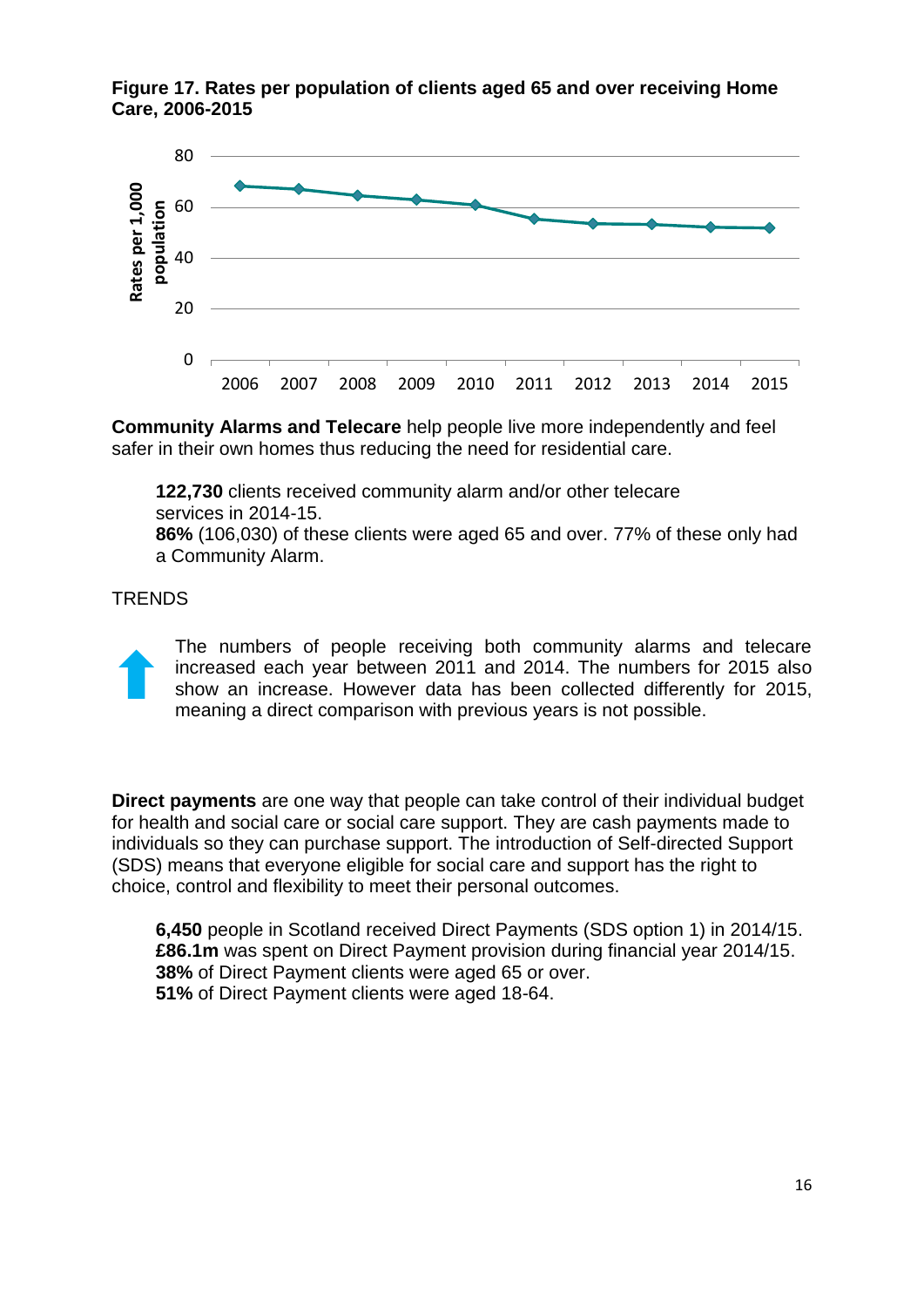

**Figure 18. Direct payments by client group, 2014/15, clients aged 65+**

**Figure 19. Direct payments by client group, 2014/15, clients aged 18-65**



Note for Figures 18 and 19. Some clients receive more than one direct payment. Dementia is known to be under recorded by Local Authorities. 'Learning disability' includes clients with both a learning disability and physical disability.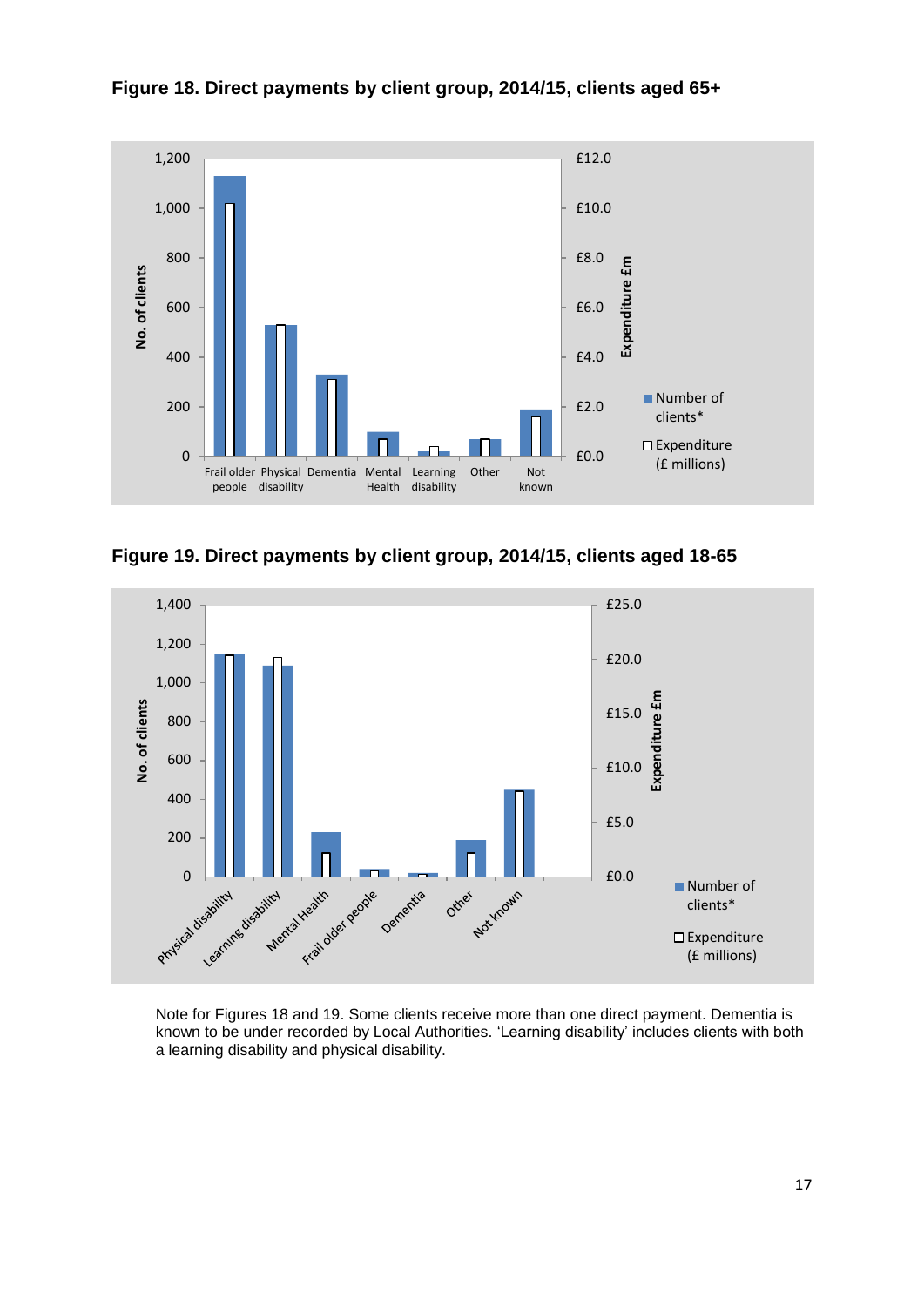**£22.8m** was spent on direct payments to clients aged 65 and over in 2014/15. Just under half this expenditure went to clients with frailty due to old age; a further fifth went to people with physical disability.

**£59.1m** was spent on Direct Payments to clients aged 18-65 in 2014/15. Approximately 35% of this expenditure went to clients with physical disability; a further 33% went to people with learning disability (this group includes those with both learning and physical disability).

There are no robust data on the numbers of people directly employed by individuals receiving direct payments, though a 2010 study suggested an average of 2.4 personal assistants per employer.

# **TRENDS**

The number of people receiving Direct Payment has increased steadily since 2001.

The number of people aged 65 and over receiving Direct Payments has increased from just under 500 in 2005-06, to around 2,400 in 2014/15.

The number of people aged 18-64 receiving Direct Payments has increased from around 2000 in 2009-10, to around 3,300 in 2014/15.

The total value of Direct Payments has increased steadily from 2001.

## **Figure 20. Number of people receiving Direct Payments (and value of payments) 2005-06 to 2014/15**



Note for Figure 20. Clients can receive more than one direct payment in the year. Figures for Direct Payments for 2014/15 have been adjusted to account for missing data from East Renfrewshire council.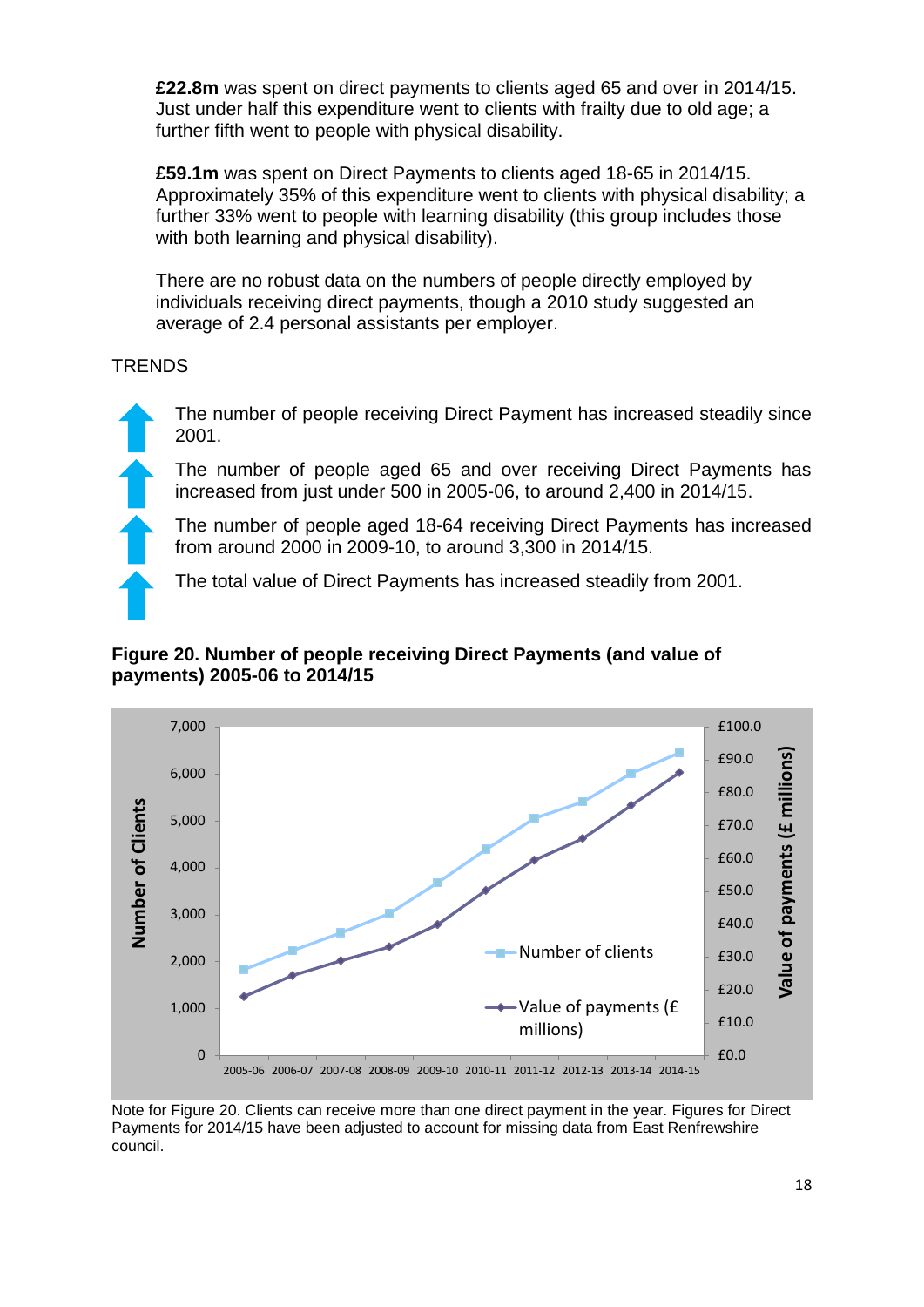**Meals services** include hot and frozen prepared meals delivered to clients at home and may be provided on a short or long-term basis. Data on meals services is difficult to capture and the available figures are likely to be underestimates.

**7,640** clients were receiving Meals services at the 2015 census. **92%** (approximately) of these clients were aged 65 or over. **46%** (approximately) of these clients were aged 85 or over.

#### **5b. Housing support**

Housing support services help people live more independently in the community. They can be provided in an individual's own home, or in temporary accommodation such as hostels for homeless people. They include services such as assistance with budgeting, claiming welfare benefits, help with shopping and housework and keeping safe and secure. Housing support has included Live-In and 24/7 home care since 2013. Some issues have been reported by Local Authorities with the quality of data on housing support, however these data have been published for the first time in 2015.

**18,030** people were recorded as receiving Housing Support in 2015 **57%** of housing support clients are aged 65 or more. **Around 80%** of Housing Support clients are recorded as also receiving another Social Care Service.

#### **Data sources**

- xii. Social Care Services, Scotland, 2015. Scottish Government 2015. <http://www.gov.scot/Topics/Statistics/Browse/Health/Data/HomeCare#top>
- xiii. Local Government benchmarking Framework, National Overview Benchmarking Report Improvement Service 2015. Includes results from the Scottish Household Survey. [http://www.improvementservice.org.uk/benchmarking/documents/2015\\_overvie](http://www.improvementservice.org.uk/benchmarking/documents/2015_overview_report.pdf) [w\\_report.pdf](http://www.improvementservice.org.uk/benchmarking/documents/2015_overview_report.pdf)
- xiv. Health and Care Experience Survey 2013/14 Vol 1: National Results, Scottish Government, 2014. [http://www.gov.scot/Topics/Statistics/Browse/Health/GPPatientExperienceSurve](http://www.gov.scot/Topics/Statistics/Browse/Health/GPPatientExperienceSurvey/Survey1314) [y/Survey1314](http://www.gov.scot/Topics/Statistics/Browse/Health/GPPatientExperienceSurvey/Survey1314)
- xv. Study of the Workforce and Employment Issues Surrounding Self-Directed Support, Scottish Government, 2010. <http://www.gov.scot/Publications/2010/04/07112801/0>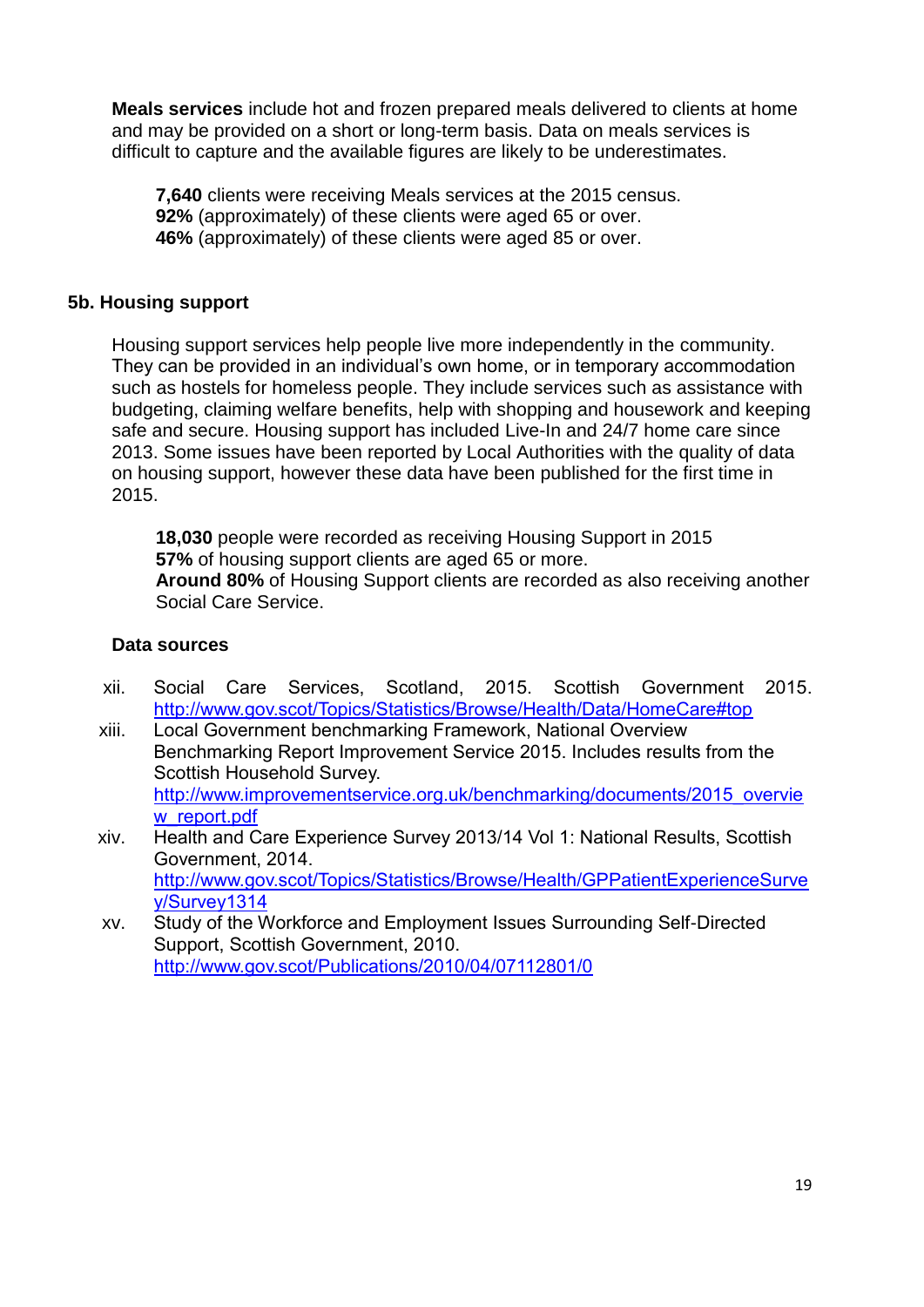# **5c. Residential Care**

Residential care may be required for adults who are unable to remain safely in their own home, due for example, to frailty in old age or disability. Local Authorities may provide funding for residential care, depending on assessment of need and financial situation. Care homes may provide long stay, short stay and/or respite care. They may be run by Local Authorities/NHS, private companies or the voluntary sector; they are all registered with and regulated by the Care Inspectorate.

**36,751 adults** were in residential care homes as of 31 March 2014.

**42,502 places** were available in **1,249 care homes** for adults in Scotland. **72%** (902) of care homes provided care to older people

**57%** (711) of care homes providing 31,856 places to 27,927 residents were run by the private sector.

**28%** (353) of care homes providing 5,883 places to 5,383 residents were run by the voluntary sector.

**15%** (185) of care homes providing 4,763 places to 4,071 residents were run by Local Authorities or NHS Boards.

**90%** of long stay residents in care homes are aged 65 and over.

**£368 per week** was the average cost of residential care to Local Authorities across Scotland per resident in 2013/14. The range was £194-467 per week (excluding island councils). $<sup>7</sup>$ </sup>

**TRENDS** 

**.** 

The number of care homes, number of registered places and number of residents in care homes have all fallen between 2000 and 2014 (figure 21).

All provider sectors have seen a fall in the numbers of care homes between 2004-2014, with the largest fall of 41% seen in the voluntary sector.

The number of registered places in the local authority/NHS and voluntary sectors has fallen steadily since 2000.

The number of registered places in the private sector has increased by 8% from 29,373 in March 2000 to 31,856 in March 2014.

Care homes are getting larger; the average number of registered places per home has risen from 27 to 34 places per home between 2000 and 2014.

 $7$  Residents with capital of less than £15,500 are eligible for public funding, but also make contributions to care home fees from their pensions and any other income. Residents with capital, including property, worth £25,250 or more must meet their care costs in full, though they can still receive any assessed entitlement to free personal and nursing care. Fees for publicly funded residents are covered in the National Care Home Contract which is negotiated between the Convention of Scottish Local Authorities (COSLA) and Scottish Care annually.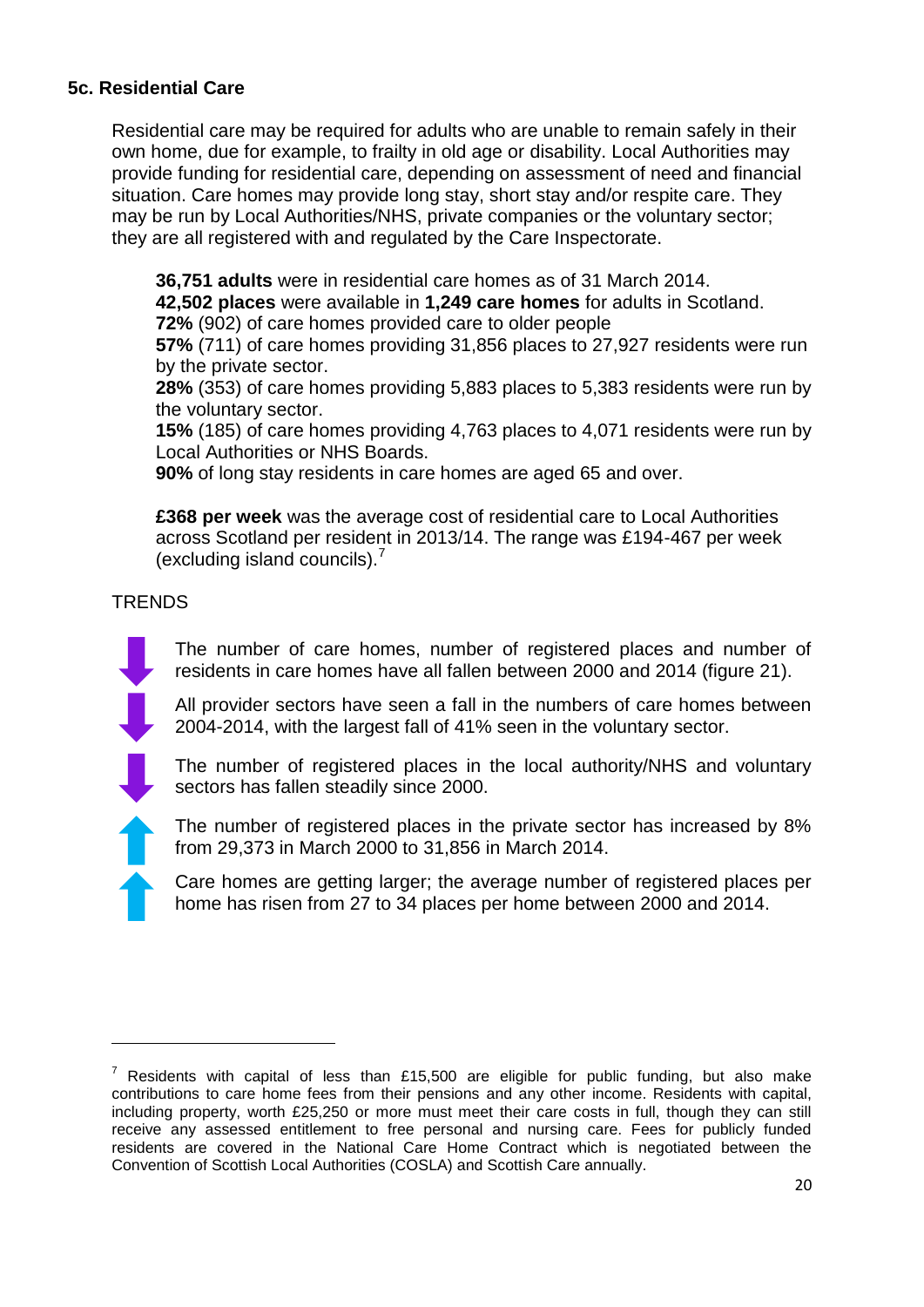**Care homes for older people** are those where the main client group is older people (65 and over), however they may also have other types of resident.

**31,943** people were long term residents in care homes for older people as of March 2014.

**1,244** people were short term or respite care residents.

**13,056** long stay admissions were made into care homes for older people in the period April 2013-March 2014.

**46%** (~6000) of long stay residents in these homes were admitted from hospital.

**33%** (~4,300) of long stay residents were admitted from their own homes.

**2.4%** of long stay residents who were discharged returned to their own homes or supported accommodation/sheltered housing. 79% of discharges were due to death.

**53%** (16,955) of long stay residents had a medical diagnosis of dementia as of March 2014.

**64%** of long stay residents in the 75-84 age group had a diagnosis (medical or non-medical) of dementia.

**£499** was the average weekly charge across Scotland for publicly funded long stay residents without nursing care on 31 March 2014.

**£580** was the average weekly charge for these residents with nursing care. **£683** was the average weekly charge for self-funding residents without nursing care.

**£754** was the average weekly charge for these residents with nursing care.

**TRENDS** 



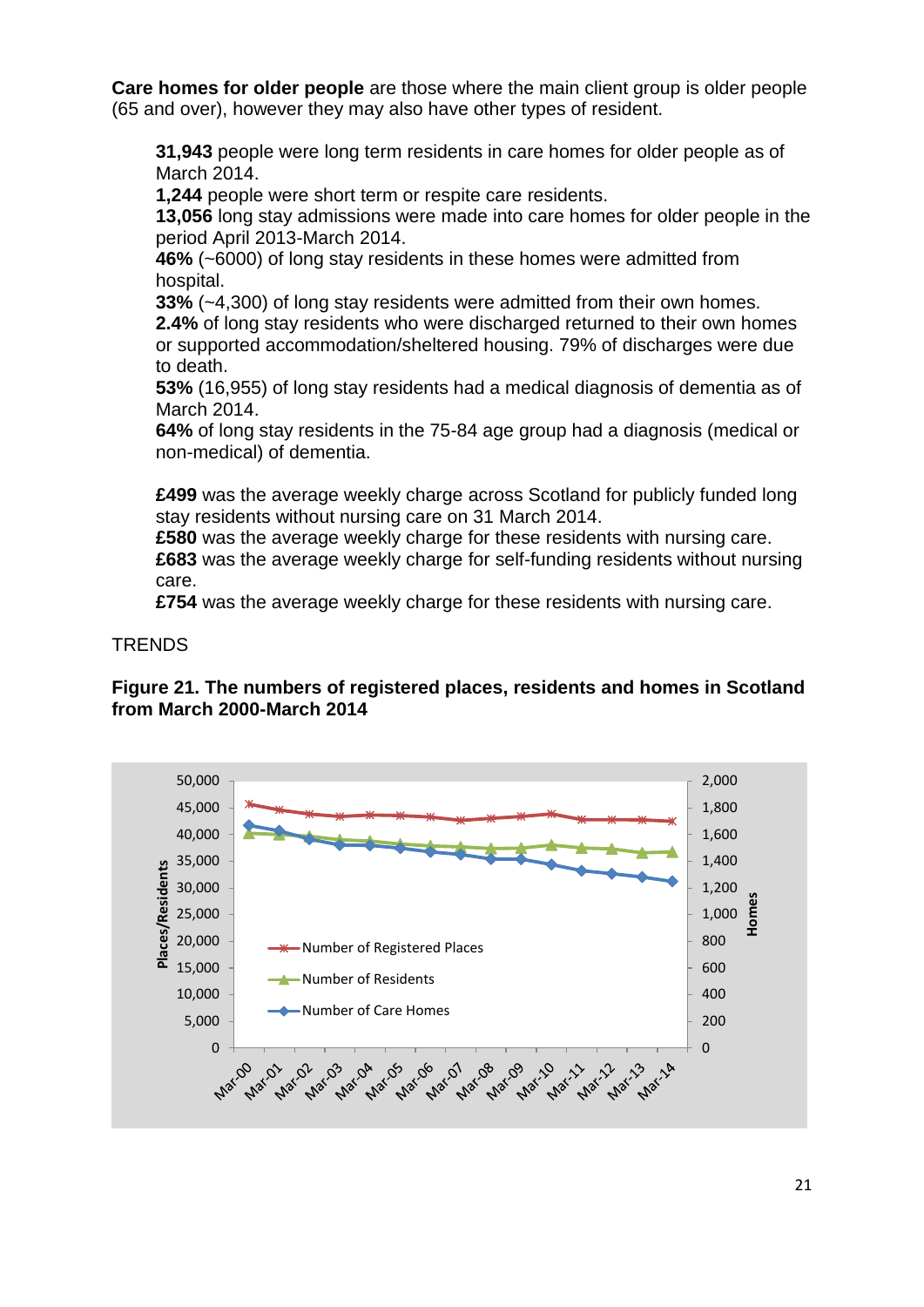The distribution of sources of admission (own home, sheltered housing, supported accommodation, other care homes, hospital, other) for long stay residents in homes for older people has remained fairly steady since March 2005.



The number of long stay residents in the 85-94 age group increased by 14% between March 2005 and March 2014. During the same period, the number in the 75-84 age group fell by 15%



The number of short stay and respite care residents in care homes for older people increased by 58% from 789 at March 2005 to 1,244 at March 2014.

The overall number of long stay residents with dementia (medically and nonmedically diagnosed) has increased by 37% since 2005.

**Care homes for other clients** include facilities for adults with physical disabilities, adults with mental health problems and adults with learning disabilities. As of March 2014, there were:

**40 care homes** for adults with physical disabilities providing 645 places to 537 residents.

**64 care homes** for adults with mental health problems providing 1,040 places to 944 residents.

**220 care homes** for adults with learning disabilities providing 2,028 places to 1,821 residents.

**52% (1733 out of 3302) of residents** from these client groups are in care homes run by the voluntary sector.

# **TRENDS**

The number of long stay residents in care homes where the main client group is adults with learning disabilities has declined by 34% since 2005.



The number of long stay residents in care homes where the main client group is adults with mental health problems has declined by 17% since 2005.

# **5d. Free Personal and Nursing Care (FPNC)**

The Community Care and Health (Scotland) Act 2001 introduced Free Personal Care for older people, regardless of income or whether they live at home or in residential care. Free Nursing Care is available to people of any age who have been assessed as requiring nursing care services. Data on personal care services is available to 2013/14.

**Around 78,000** people in Scotland benefit from Free Personal and/or Nursing Care.

**Around £494m** was spent on Free Personal and Nursing care in 2013/14.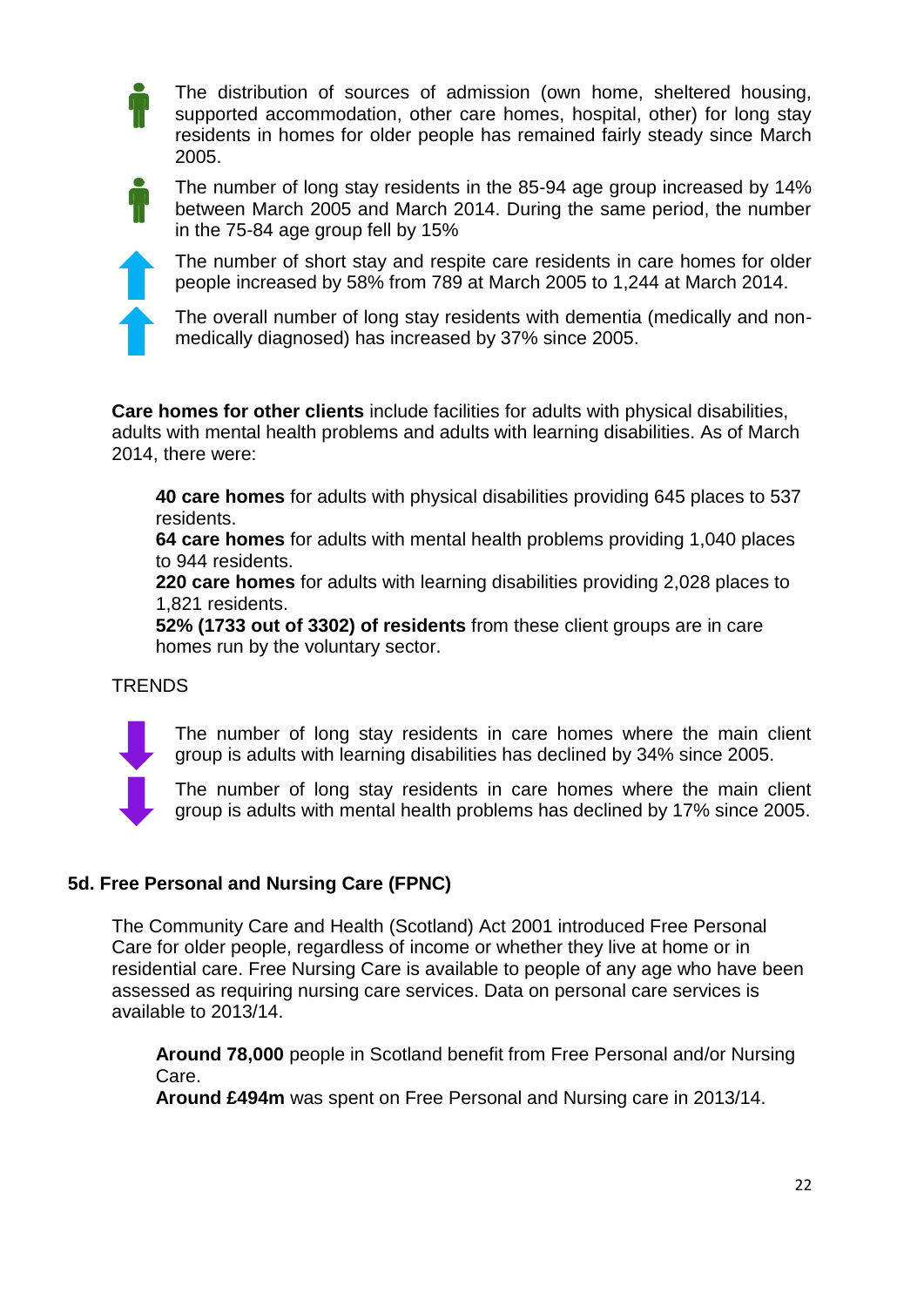**Free Personal and Nursing Care in care homes** has been provided, if required, to self-funded older residents of care homes since 1 July 2002. For publicly funded residents, funding for this care is included in their public support. In 2013/14:

**30,400 long stay residents** of care homes were aged 65+ and therefore entitled to receive Free Personal and/or Nursing Care.

**6,430** self-funding residents care home residents of all ages received Free Nursing Care.

**33% (10,180) of long stay residents** of care homes aged 65+ were selffunded and receiving Free Personal Care. 63% of these residents also received free nursing care.

**67%** of care home residents were publicly funded and receiving personal and nursing care services for free.

**£130m** was spent by Local Authorities on Free Personal and Nursing Care payments to self-funded residents of care homes.

**Free personal care services,** if required, are provided without charge to people aged 65+ living in their own homes. In 2013/14:

**47,810 people** aged 65+ received free personal care at home. **£364m** was spent by Local Authorities on providing/purchasing personal care services for people living at home.

# **TRENDS**

Expenditure on Free Personal and Nursing Care increased substantially between 2004/5 and 2013/14, though the rate of increase has been much lower in recent years (figure 22).

The number of long stay residents aged 65+ receiving public support (either by local authority funding or Free Personal and/or Nursing Care) fell by 5% from 32,080 in 2004/5 to 30,400 in 2013/14.

The number of older people receiving personal care services in their own homes has increased from 36,300 in 2004/5 to 47,810 in 2013/14.

The average number of hours of personal care provided at home per week per recipient has increased from 6.7 hours in 2004/5 to 8.6 hours in 2013/14.

In 2013/14 95% of people receiving Home Care services also received personal care, up from 63% in 2004/5.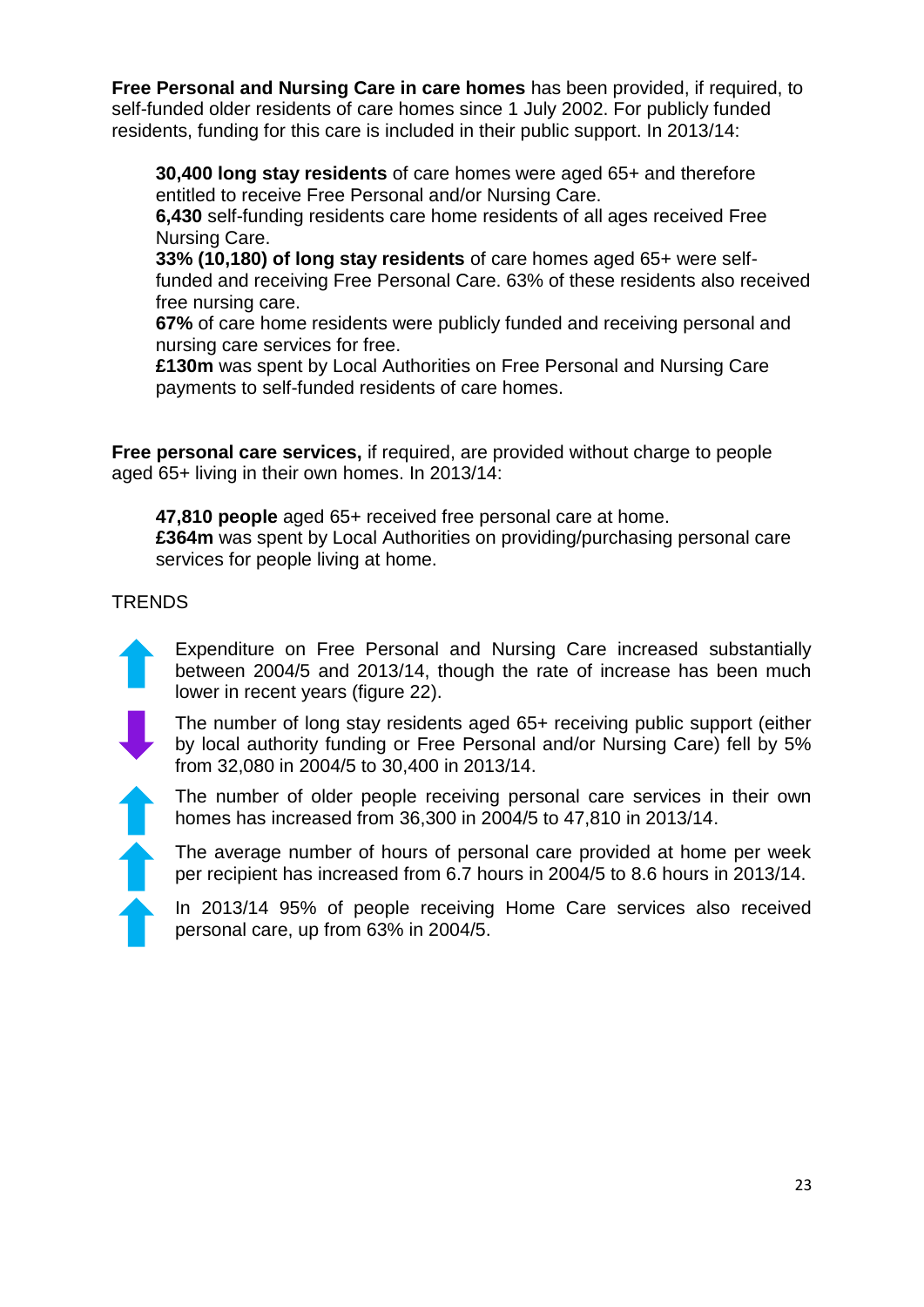

# **Figure 22. Expenditure on Free Personal and Nursing Care (FPNC) (£millions)**

## **Data sources**

- xvi. Care Home Census 2014, Information Services Division, National Services Scotland, October 2014. [https://isdscotland.scot.nhs.uk/Health-Topics/Health-and-](https://isdscotland.scot.nhs.uk/Health-Topics/Health-and-Social-Community-Care/Publications/2014-10-28/2014-10-28-CHCensus-Report.pdf?68531435729)[Social-Community-Care/Publications/2014-10-28/2014-10-28-CHCensus-](https://isdscotland.scot.nhs.uk/Health-Topics/Health-and-Social-Community-Care/Publications/2014-10-28/2014-10-28-CHCensus-Report.pdf?68531435729)[Report.pdf?68531435729](https://isdscotland.scot.nhs.uk/Health-Topics/Health-and-Social-Community-Care/Publications/2014-10-28/2014-10-28-CHCensus-Report.pdf?68531435729)
- xvii. Local Government benchmarking Framework, National Overview Benchmarking Report Improvement Service 2015. [http://www.improvementservice.org.uk/benchmarking/documents/2015\\_overview\\_r](http://www.improvementservice.org.uk/benchmarking/documents/2015_overview_report.pdf) [eport.pdf](http://www.improvementservice.org.uk/benchmarking/documents/2015_overview_report.pdf)
- xviii. Free Personal and Nursing Care, Scotland, 2013-14, Scottish Government, April 2014.<http://www.gov.scot/Topics/Statistics/Browse/Health/Data/FPNC>
- xix. Care Home Census 2014, Data tables. [http://www.isdscotland.org/Health-Topics/Health-and-Social-Community-](http://www.isdscotland.org/Health-Topics/Health-and-Social-Community-Care/Publications/data-tables.asp?id=1315#1315)[Care/Publications/data-tables.asp?id=1315#1315](http://www.isdscotland.org/Health-Topics/Health-and-Social-Community-Care/Publications/data-tables.asp?id=1315#1315)

# **5e. Carers / Respite Care**

**.** 

Many people who need help for everyday living receive their support from friends and family<sup>8</sup>, rather than from formal services. It is difficult to collect accurate data on carer numbers, the figures provided here are from survey data and represent the latest available estimates for Scotland at the time of publication. In 2012/13:

**Around 759,000** carers aged 16+ were providing care to one or more people; this is approximately 17% of the adult population

**Around 29,000** young people, aged 4-15 were providing care to one or more people.

**Over 171,000** carers aged 16+ were caring for 35 hours a week or more.

**59%** of carers are women, while **41%** of carers are men. Working age women are much more likely to be carers than men.

**55-64 years old** is the age group when someone is most likely to be a carer.

 $8$  41% of people needing help for everyday living received support from outwith formal services in the Health and Care Experience Survey 2013/14.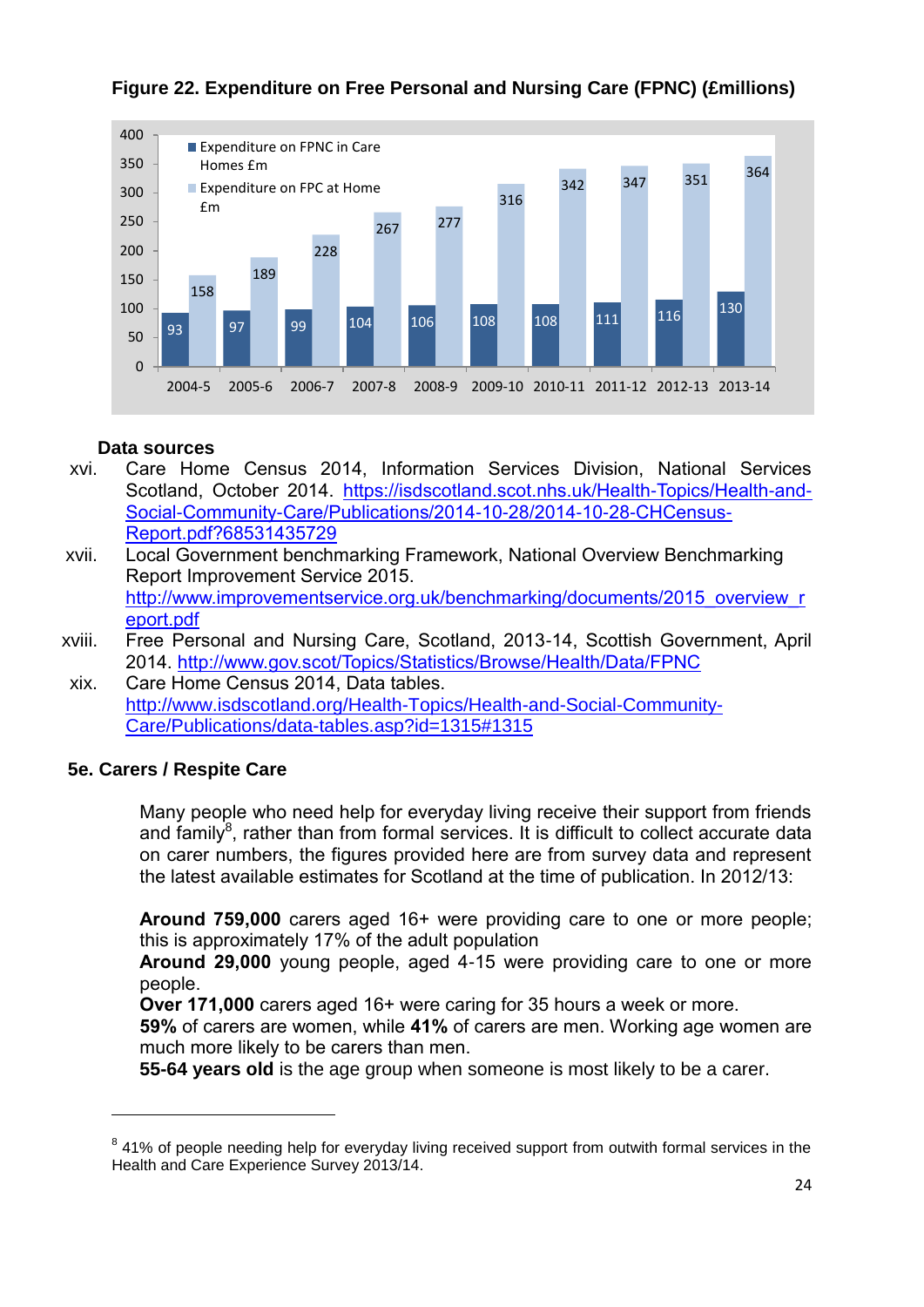The number of people saying they provided 50 or more hours of care each week increased from 115,000 in 2001 (24% of carers), to 132,000 in 2011 (27% of carers).

The number of people saying they provided 20-49 hours of care each week increased from just over 60,000 in 2001 (13% of carers) to 87,000 in 2011 (18% of carers).

**Respite care** includes services provided or purchased by a local authority that are intended to benefit a carer and the person cared for, by providing a short break from caring tasks. Respite care may be provided in a residential home or in an individual's home. There are challenges associated with collecting accurate data for respite care and the information included here does not include services provided directly through the voluntary sector and Health Boards.

**203,090** respite weeks<sup>9</sup> were provided in Scotland in 2013/14. **12,590** or more<sup>10</sup> additional weeks were provided through Direct Payments. **53%** of respite weeks were provided to carers of people aged 65+. **36%** of respite weeks were provided to carers of people aged 18-64. **11%** of respite weeks were provided to carers of people aged 0-17.

**£10.1m** was reported as being spent on Direct Payments for respite care by Local Authorities<sup>11</sup>

## TRENDS:



The number of respite weeks provided in Scotland is estimated to have increased by 6.2% (10,650 weeks) in real terms between 2007/8 and 2013/14. The increase arises mainly from services provided to carers of older people.



1

Though there are challenges in interpreting the data, in part due to changes in recording, the number of respite care weeks is estimated to have decreased by 1% between 2012/13 and 2013/14.

#### **Data sources**

- xx. Scotland's Carers, Scottish Government, 2015 <http://www.gov.scot/Topics/Statistics/Browse/Health/Data/Carers>
- xxi. Respite Care, Scotland, 2014. Scottish Government, 2014 <http://www.gov.scot/Publications/2014/10/4559/6>

 $9$  Data is converted from numbers of days and nights of respite care into total number of respite weeks.

 $10$  Incomplete data is available for Direct Payment information, so these figures are underestimates.

<sup>&</sup>lt;sup>11</sup> 18 of 32 local authorities submitted data, so the true amount is expected to be larger.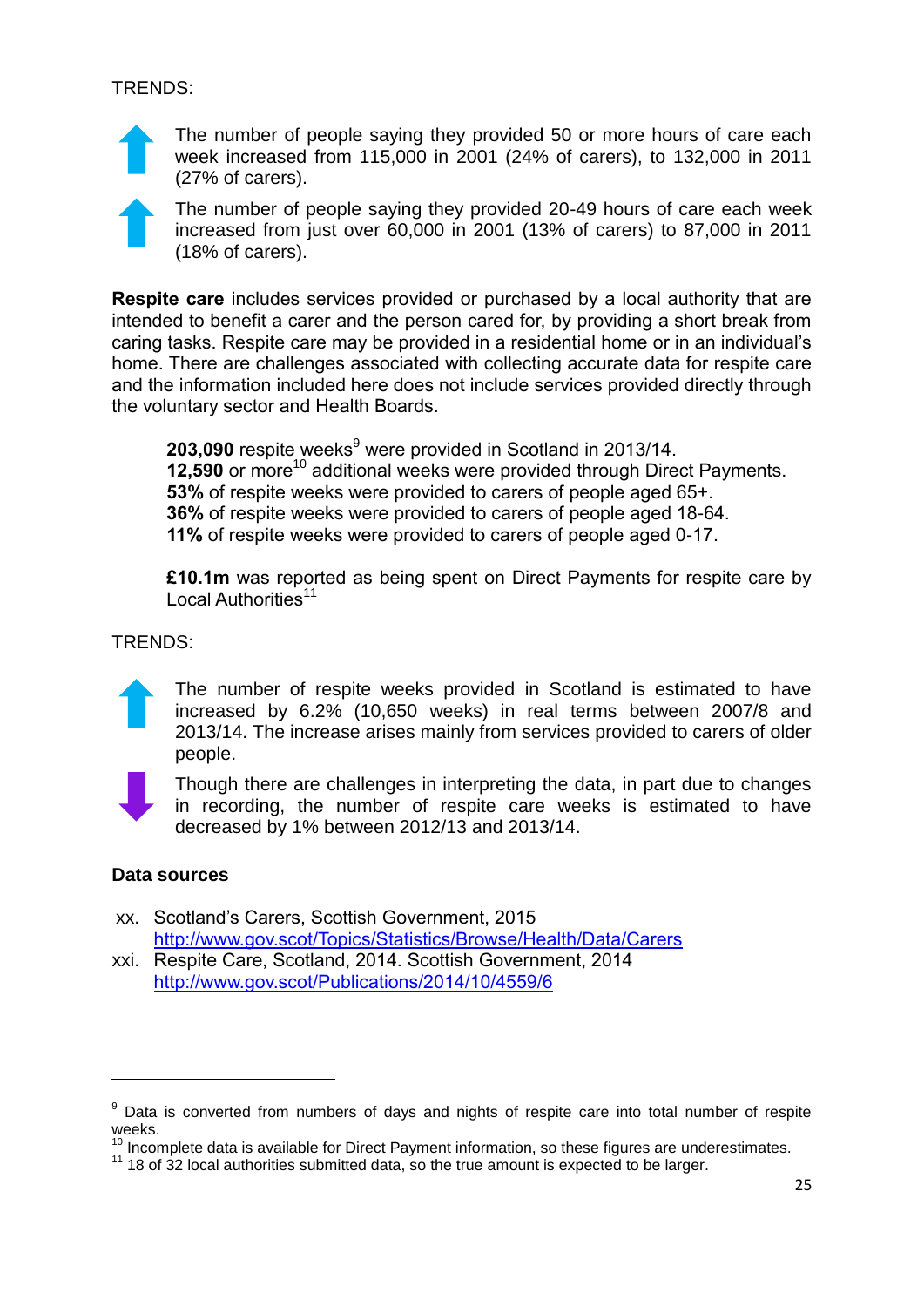#### **6. Learning disability services**

National statistics are collected on adults with learning disabilities that are known to Local Authorities. There will be adults with learning disabilities not known to Local Authorities, so the numbers are underestimates. The latest data for adults with learning disabilities known to Local Authorities is available for 2014 and shows that:

**26,786** adults<sup>12</sup> with learning disabilities were known to Local Authorities across Scotland. This equates to 6 per 1,000 people in the general population. **9,299** (34.7%) live with a family carer.

**16,161** (60.3%) live in mainstream accommodation.

**1,782** (6.7%) of adults with learning disabilities that were known to Local Authorities were known to be in employment in 2014. **3,725** (14%) were in employment, training for employment or volunteering. **14,497** (54.1%) were not in employment, training for employment or volunteering. The status of the remaining 8,564 was not known.

A range of services are provided for adults with learning disabilities. Local area coordinators work with people with learning disabilities and their families to find out their needs and support them to meet them. However, not all Local Authorities provide local area coordination. Personal Life Plans (or Person Centred Plans) are assessments and/or support plans that focus on what is important to someone now and for the future. They are implemented in alliance with family and friends. The provision of independent advocacy is a legal requirement (Mental Health (Care and Treatment) (Scotland) Act 2003; NHS Boards and Local Authorities are obliged to work together to ensure independent advocacy is available.

**2,729** (10.2%) of adults with a learning disability known to Local Authorities used local area co-ordination services.

**15,538** had a personal life plan; this was 79% of the 19,482 adults who had been asked if they wanted a personal life plan.

**5,368** attended a day centre.

**1919** adults were recorded as using an advocacy service in 2014.

**59%** of these individuals used professional advocacy services<sup>13</sup>.

# **Data source**

**.** 

xxii. Learning Disability Statistics Scotland, 2014. Scottish Consortium for Learning Disability, 2015. [http://www.scld.org.uk/learning-disability-statistics](http://www.scld.org.uk/learning-disability-statistics-scotland/statistics/)[scotland/statistics/](http://www.scld.org.uk/learning-disability-statistics-scotland/statistics/)

 $12$  East Renfrewshire did not provide data on adults with learning disabilities in 2014. To preserve national relevance, 2013 data were used for East Renfrewshire.

 $13$  Advocacy data is collected both at individual and aggregate level. This figure comes from the individually reported data and appears to underestimate some figures, such as that for self-advocacy. For fuller data and an explanation of the data see reference xxi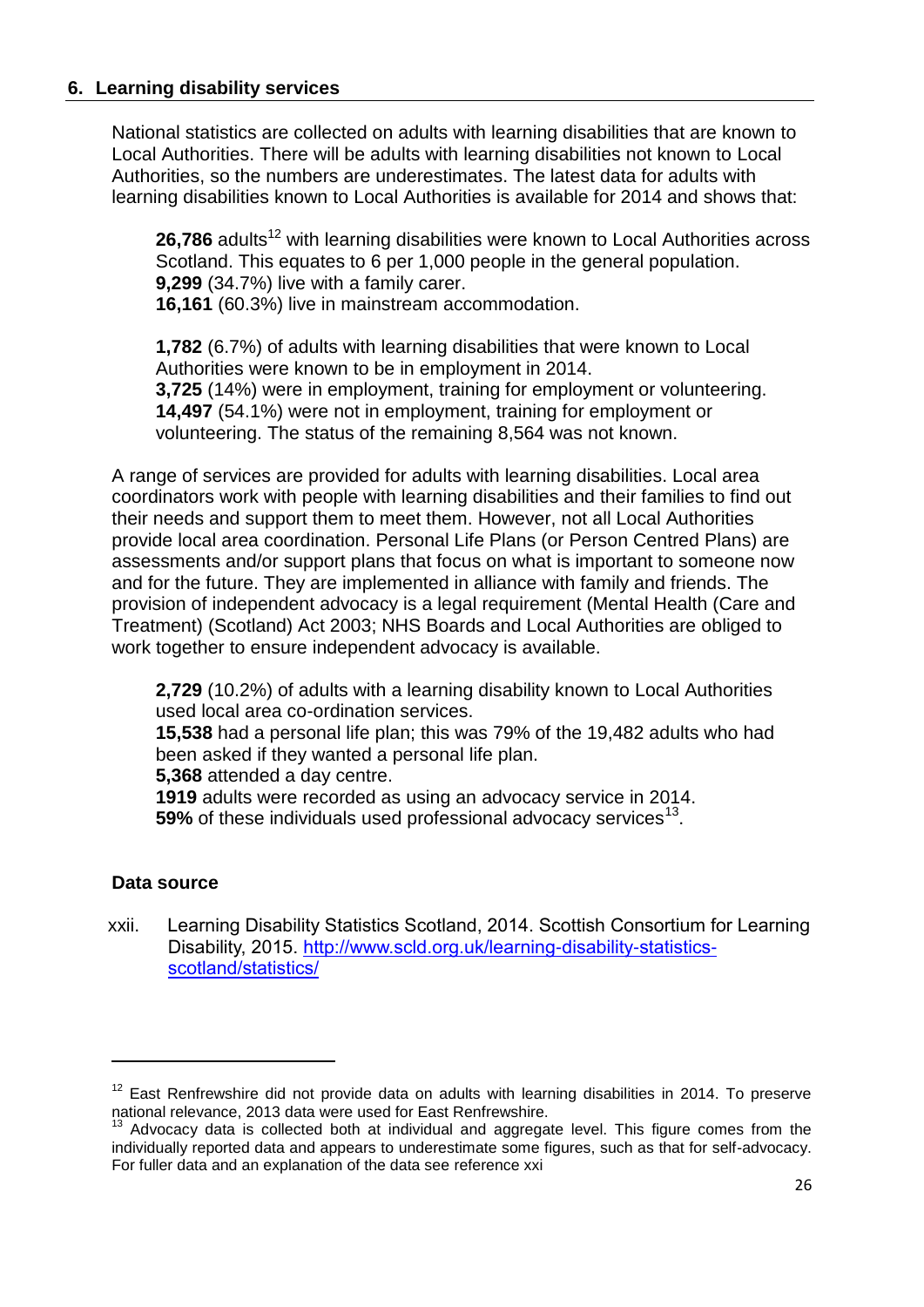## **7. Social services and mental health**

Mental health services are delivered primarily through the NHS and Local Authorities in partnership with the voluntary and independent sectors. The majority of these services are provided in the community. NHS Boards are responsible for the treatment of those with mental health problems either in community or acute settings, whilst local authorities are responsible for securing social care and support services (e.g. housing, day care services etc.) in the community, as well as providing services to support recovery. This document includes some statistics available on mental health services in the community in Scotland, focusing on the contributions made by social care services. A more comprehensive review of mental health in Scotland with a range of data sources can be found in reference xiv below.

It is difficult to assess total expenditure on mental health services, as the definition of such services varies. According to available data, in 2013/14 –

**£310m** was spent by NHS Scotland on general psychiatry services in the community, representing about 35% of total psychiatry services spend in Scotland.

**£156m** (gross) was spent by Local Authorities on social work services for adults with mental health needs, with **£63m** received in income for these services.

**4,291** residents were in Local Authority funded care home beds for people with mental health needs.

**4,260** people with dementia received home care in 2014.

**3,050** people with mental health problems received home care in 2014.

**2,180** people were on compulsory treatment orders (CTOs) in Scotland.

**42%** of these were community-based compulsory treatment orders.

Mental Health Officers (MHOs) are employed by Local Authorities in non-specialist or specialist mental health teams. MHOs have specific statutory duties, including making decisions on compulsory admissions to hospital.

**603** whole time equivalent (WTE) MHOs were working in Scotland on 1 Dec 2014.

**2570** (WTE) nurses were defined as community mental health nurses in 2014, with another 330 working in both hospital and the community. Together this represents 34% of the total of 8530 (WTE) mental health nurses.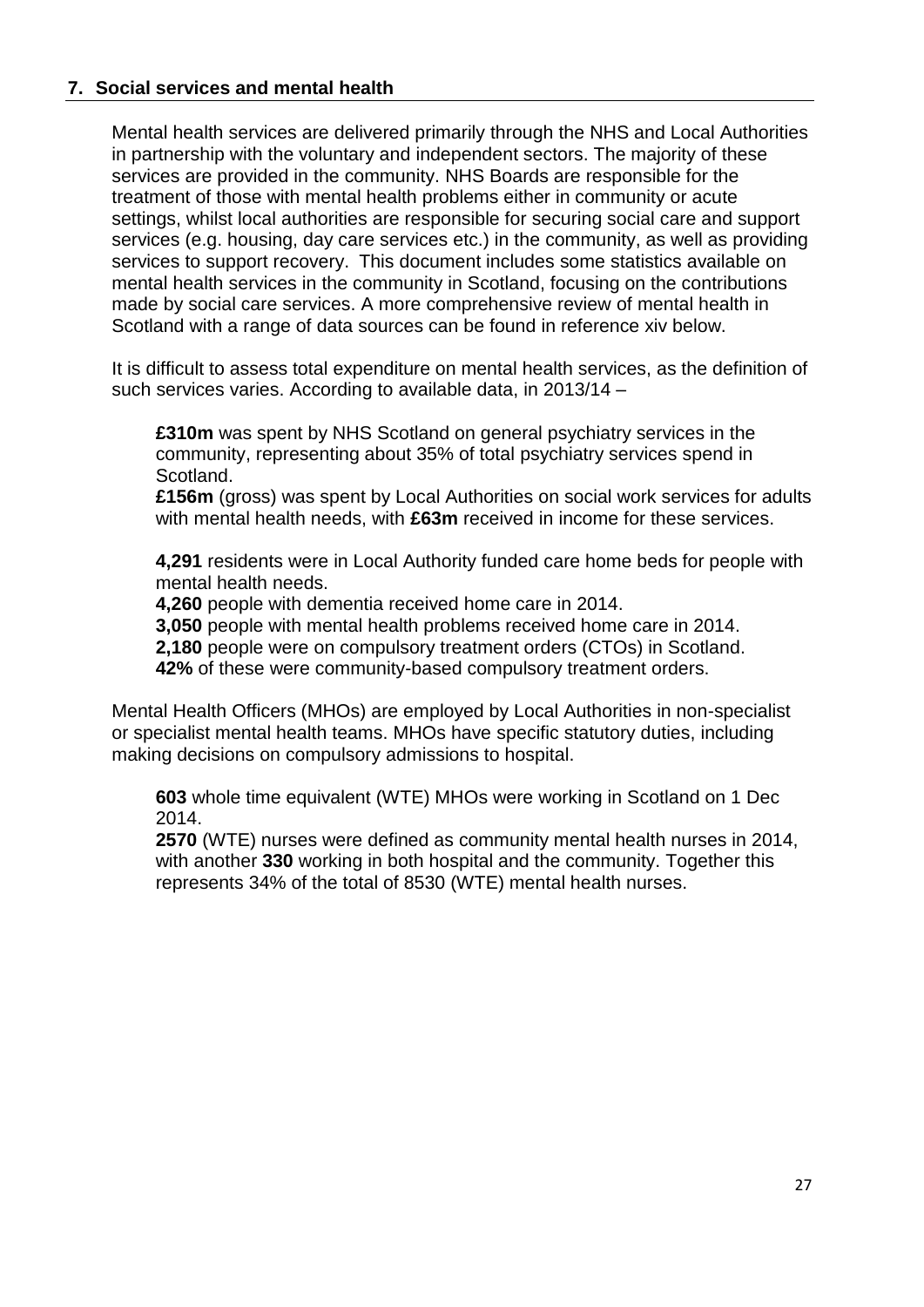

**Figure 23. Numbers of people with dementia and mental health problems receiving home care.**

The number of people with dementia receiving home care increased by 20% between 2013 and 2014, reaching the highest figure for more than fifteen years.

Numbers of community-based CTOs rose each year from 525 in 2007/8 to 916 in 2013/14. The percentage of all CTOs that are community-based has also increased from 30% to 42% in that time.

The number of occupied Local Authority funded mental health beds per 100,000 in the population<sup>14</sup> has increased slightly from 78.1 in 2008/9 to 82.5 in 2013/14, though numbers have not increased every year.

Numbers of WTE MHOs fell by 4.6% in 2014, to the lowest number since 2005. The number of practising MHOs followed a similar pattern, falling by 2.5% in 2014 to the lowest number since 2005.

#### **Data sources**

**.** 

- xxiii. Mental Health Benchmarking Toolkit 2013/14, ISD Scotland 2014. [http://www.isdscotland.org/Health-Topics/Quality-Indicators/National-](http://www.isdscotland.org/Health-Topics/Quality-Indicators/National-Benchmarking-Project/Mental-Health-Dashboard.asp)[Benchmarking-Project/Mental-Health-Dashboard.asp](http://www.isdscotland.org/Health-Topics/Quality-Indicators/National-Benchmarking-Project/Mental-Health-Dashboard.asp)
- xxiv. Mental Health Officers (Scotland) Report 2014. SSSC 2015. <http://data.sssc.uk.com/data-publications/23-mental-health-officers-reports>
- xxv. SPICe Briefing. Mental Health in Scotland, May 2014. [http://www.scottish.parliament.uk/ResearchBriefingsAndFactsheets/S4/SB\\_](http://www.scottish.parliament.uk/ResearchBriefingsAndFactsheets/S4/SB_14-36.pdf) [14-36.pdf](http://www.scottish.parliament.uk/ResearchBriefingsAndFactsheets/S4/SB_14-36.pdf)
- xxvi. Scottish Local Government Financial Statistics 2013-14, Scottish Government 2015.<http://www.gov.scot/Publications/2015/02/3131>

 $14$  Rates are for beds/100,000 NRAC weighted population – for explanation of the NRAC formula see <http://www.isdscotland.org/Health-Topics/Finance/Resource-Allocation-Formula/>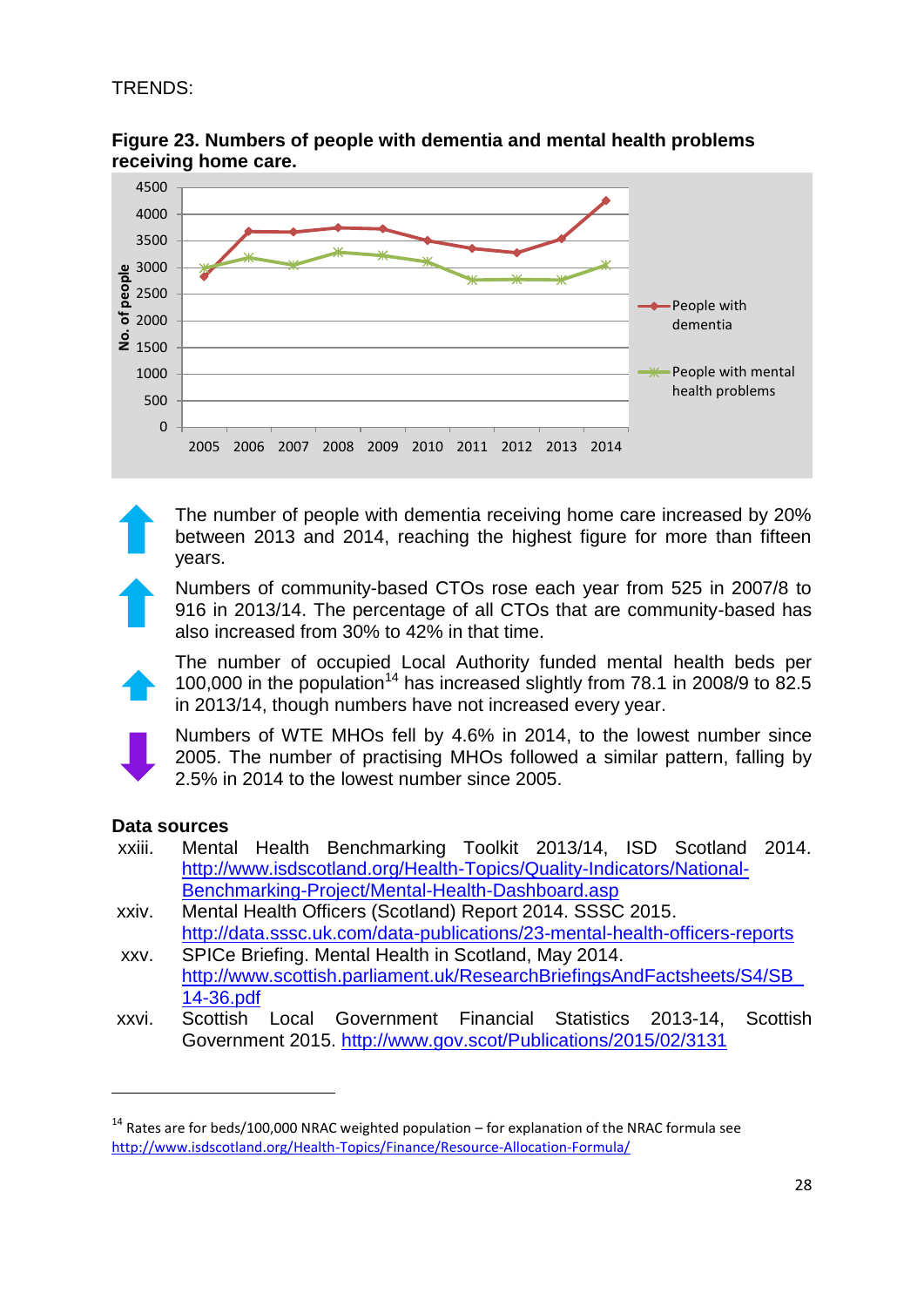#### **8. Criminal Justice Social Work**

As one part of the Criminal Justice System, Social Work Services work in the community and in prisons to contribute to the protection of the public by seeking to reduce the risks of re-offending and serious harm. This is accomplished by helping to manage risks posed by people who have offended and by engaging them in rehabilitative and reparative interventions and services. The work of Local Authority criminal justice social work includes the supervision of individuals who have been subject to a community disposal, provision of reports to courts to assist decisions on sentencing, statutory supervision for certain individuals on release from custody and the provision of throughcare support services.

**Diversion from prosecution** is a formal decision by the Procurator Fiscal to divert an individual away from prosecution in favour of a social work intervention. Diversion is intended to provide an opportunity for individuals, typically accused of relatively minor offences in cases in which prosecution would be justified but not in the public interest, to be dealt with outwith the court system. In 2013/14:

**2,250** diversion cases involving approximately 2,060 individuals were commenced.

**29%** of these cases involved 16-17 year olds.

**44%** of these cases involved females.

**50%** of cases involved offenders who were unemployed.

**Social work orders** include community payback orders, community service orders, probation orders, supervised attendance orders, and drug treatment and testing orders. In 2013/14:

**20,400** social work orders were commenced.

**19,200** social work orders terminated (includes all reasons for termination).

**71%** (13,600) of these were completions/discharges.

**78%** of social work orders commenced included an element of unpaid work or other activity.

**Community Payback Orders (CPOs)** were introduced by the Criminal Justice and Licensing (Scotland) Act 2010 and replaced previous provisions for community service / probation / supervised attendance orders. They can include a range of requirements, including drug/alcohol treatment, unpaid work or other activity and/or offender supervision. In 2013/14:

**18,600** CPOs were commenced; this was 91% of all social work orders issued.

**17,000** CPOs were in force at 31 March 2014.

**15,300** CPOs were terminated.

**85%** (15,700) of CPOs commenced were for males.

**61%** of CPOs commenced included one requirement (normally unpaid work/other activity or supervision).

**29%** of CPOs commenced included two requirements, usually including supervision.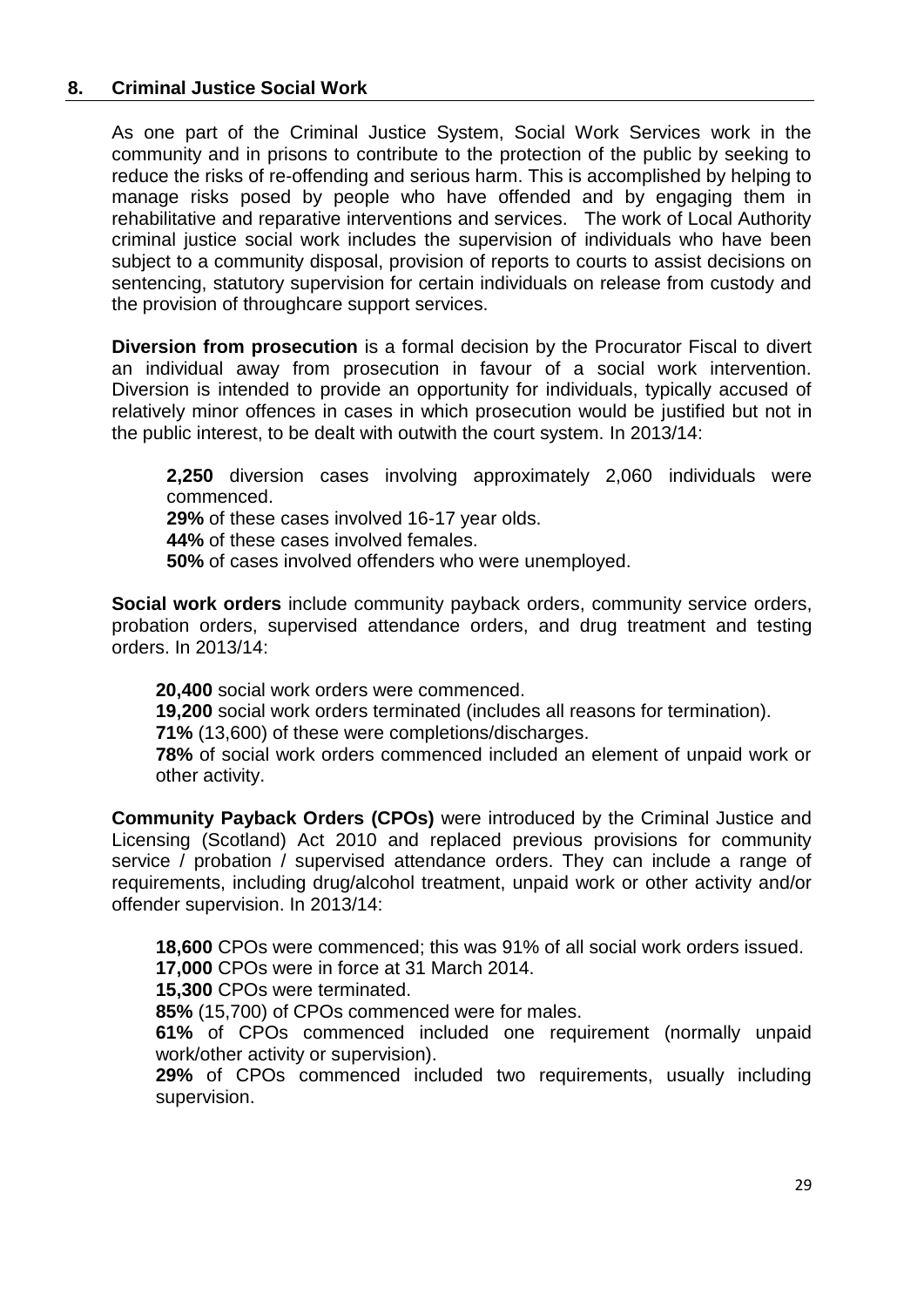**Court-based services and social work reports.** The purpose of the Criminal Justice Social Work Report (CJSWR) is to assist in the sentencing process and to complement the range of other information available to sentencers (for example victim information and the narrative from the Procurator Fiscal). In particular the CGSWR provides information on social work interventions and how these may impact upon offending behaviour. In 2013/14:

**31,400** criminal justice social work reports were submitted to the courts<sup>15</sup>.

**45%** of reports recommended the use of a community payback order.

**6,900** requests were made to Local Authorities by courts for bail information.

**3,700** same day (pre-sentence or specific sentence) reports were provided to the courts

**20,200** post-sentence interviews took place with people remanded into custody or receiving custodial sentences for the first time.

**Statutory/voluntary throughcare.** Local Authorities have a statutory responsibility to supervise certain individuals on their release from custody including those sentenced to over 4 years in prison. Local Authorities also have a statutory responsibility to offer voluntary throughcare which consists of advice, guidance and assistance to people who request such a service within 12 months of their release from custody.

**6,000** individuals were being provided with statutory throughcare as of 31 March 2014.

**2,300** individuals received voluntary throughcare during 2013/14.

TRENDS:

1

# **Diversion from prosecution**

The number of diversion cases more than doubled over the three years from 2010/11 to 2013/14 and increased by 35%, between 2012/13 and 2013/14. There were also substantial increases in numbers of referrals, assessments and cases completed.

# **Social work orders**

The numbers of terminations of social work orders (including completion/discharge, revocation and other reasons for termination) in 2013/14 rose for the second year running, to the highest level for seven years.

 $15$  Includes supplementary reports, but excludes letters sent in lieu of reports.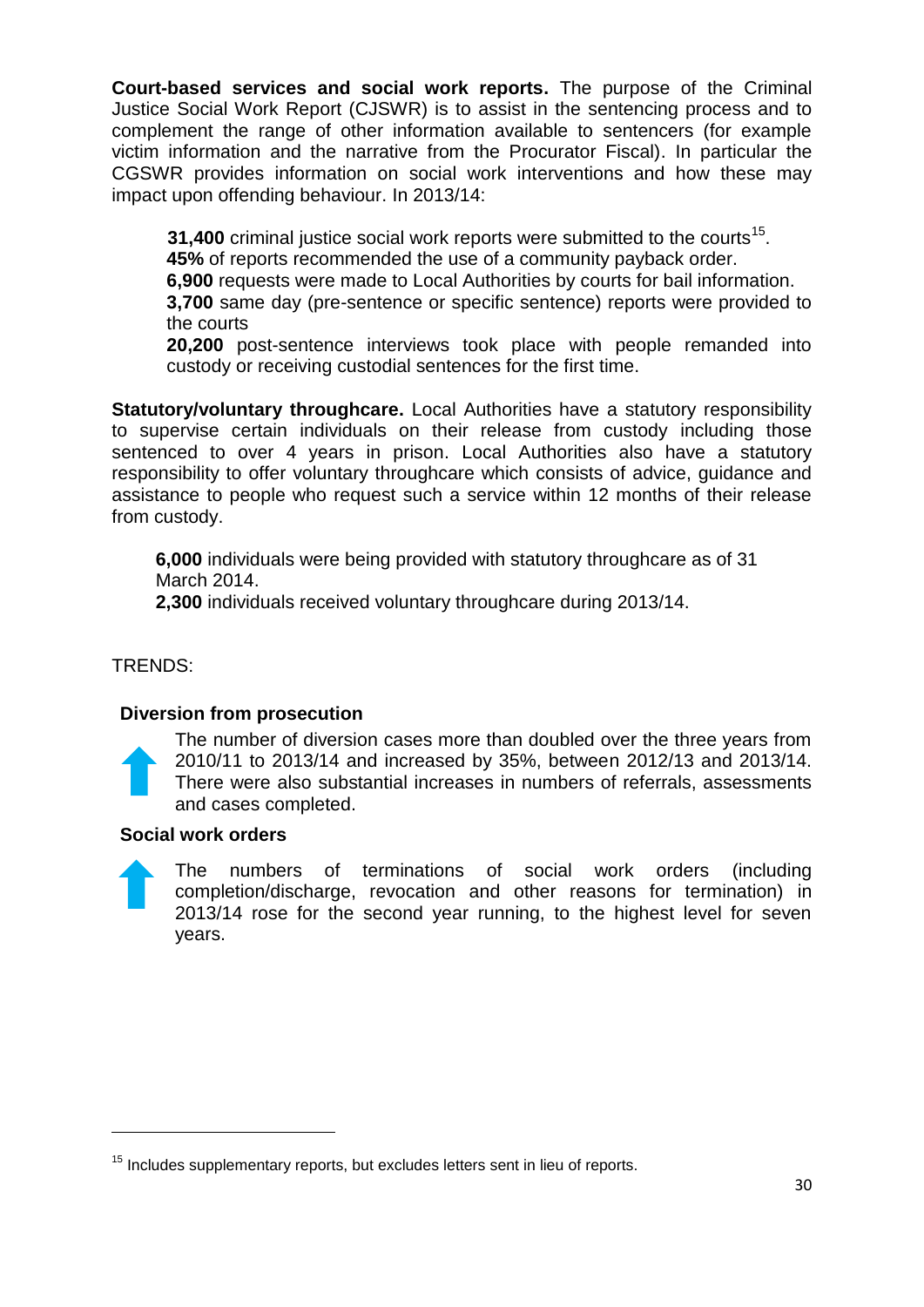## **Court-based services and social work reports**



The number of criminal justice social work reports submitted to the courts has shown an overall downward trend for several years, falling by over a quarter since 2008/9.

The number of same day reports provided to the courts increased by 13% compared to 2012/13 and has increased every year since 2009/10.

## **Statutory/voluntary throughcare services**



The statutory throughcare caseload has gradually increased since 2010/11, with the 2013/14 figure representing the highest level since this data was first collected.

#### **Data source**

xxvii. Criminal Justice Social Work Statistics In Scotland: 2013-14. Scottish Government, 2015.<http://www.gov.scot/Publications/2015/03/1740>

December 30 2015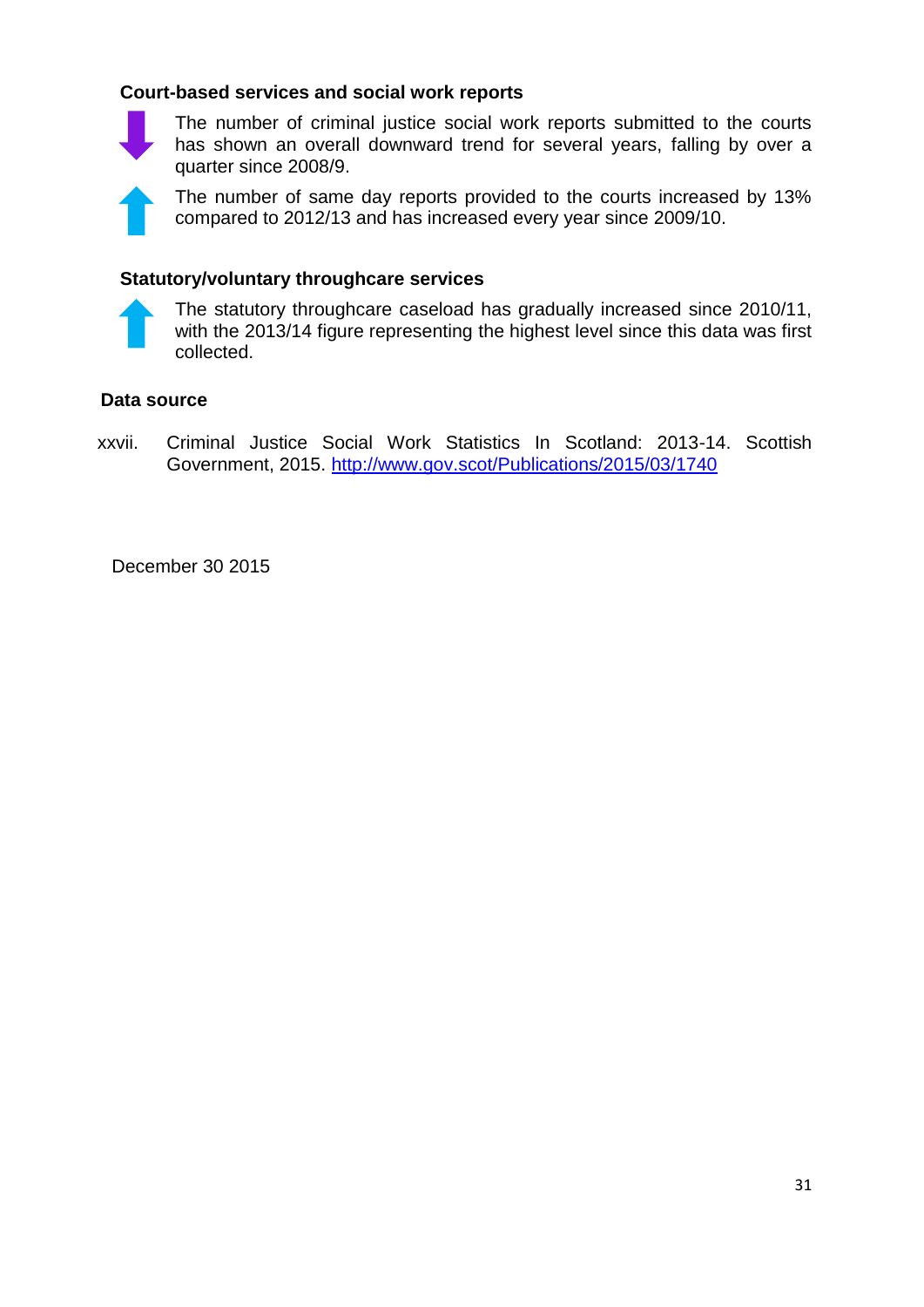# **Information sources.**

The table lists the information sources used to compile this publication, indicating the release dates for the data included and whether the publication is annual or otherwise.

| Study of the Workforce and Employment Issues<br>Surrounding Self-Directed Support, Scottish Government,<br>2010. http://www.gov.scot/Publications/2010/04/07112801/0                                                                                            | April 2010*                         |
|-----------------------------------------------------------------------------------------------------------------------------------------------------------------------------------------------------------------------------------------------------------------|-------------------------------------|
| SPICe Briefing. Mental Health in Scotland, May 2014.<br>http://www.scottish.parliament.uk/ResearchBriefingsAndFac<br>tsheets/S4/SB_14-36.pdf                                                                                                                    | May 2014*                           |
| Health and Care Experience Survey 2013/14 Vol 1: National<br>Results, Scottish Government, 2014.<br>http://www.gov.scot/Topics/Statistics/Browse/Health/GPPatie<br>ntExperienceSurvey/Survey1314                                                                | May 2014**                          |
| Care Home Census 2014, Data tables.<br>http://www.isdscotland.org/Health-Topics/Health-and-Social-<br>Community-Care/Publications/data-<br>tables.asp?id=1315#1315                                                                                              | Tables published<br>throughout 2015 |
| Local Government benchmarking Framework, National<br>Overview Benchmarking Report Improvement Service 2015.<br>Includes results from the Scottish Household Survey.<br>http://www.improvementservice.org.uk/benchmarking/docu<br>ments/2015 overview report.pdf | January 2015                        |
| Scottish Local Government Financial Statistics 2013-14,<br>Scottish Government 2015.<br>http://www.gov.scot/Publications/2015/02/3131                                                                                                                           | Feb 2015<br>April 2015 (updated)    |
| Children's Social Work Statistics Scotland, 2013-14,<br>Scottish Government (2015).<br>http://www.gov.scot/Topics/Statistics/Browse/Children/PubC<br>hildrenSocialWork                                                                                          | March 2015                          |
| Expenditure of Adult Social Care Services, Scotland 2003-<br>04 to 2013-14.<br>http://www.gov.scot/Topics/Statistics/Browse/Health/Data/E<br>xpenditure                                                                                                         | <b>March 2015</b>                   |
| Respite Care, Scotland, 2014. Scottish Government, 2014<br>http://www.gov.scot/Publications/2014/10/4559/6                                                                                                                                                      | March 2015                          |
| Scotland's Carers, Scottish Government, 2015<br>http://www.gov.scot/Topics/Statistics/Browse/Health/Data/Ca<br>rers                                                                                                                                             | March 2015                          |